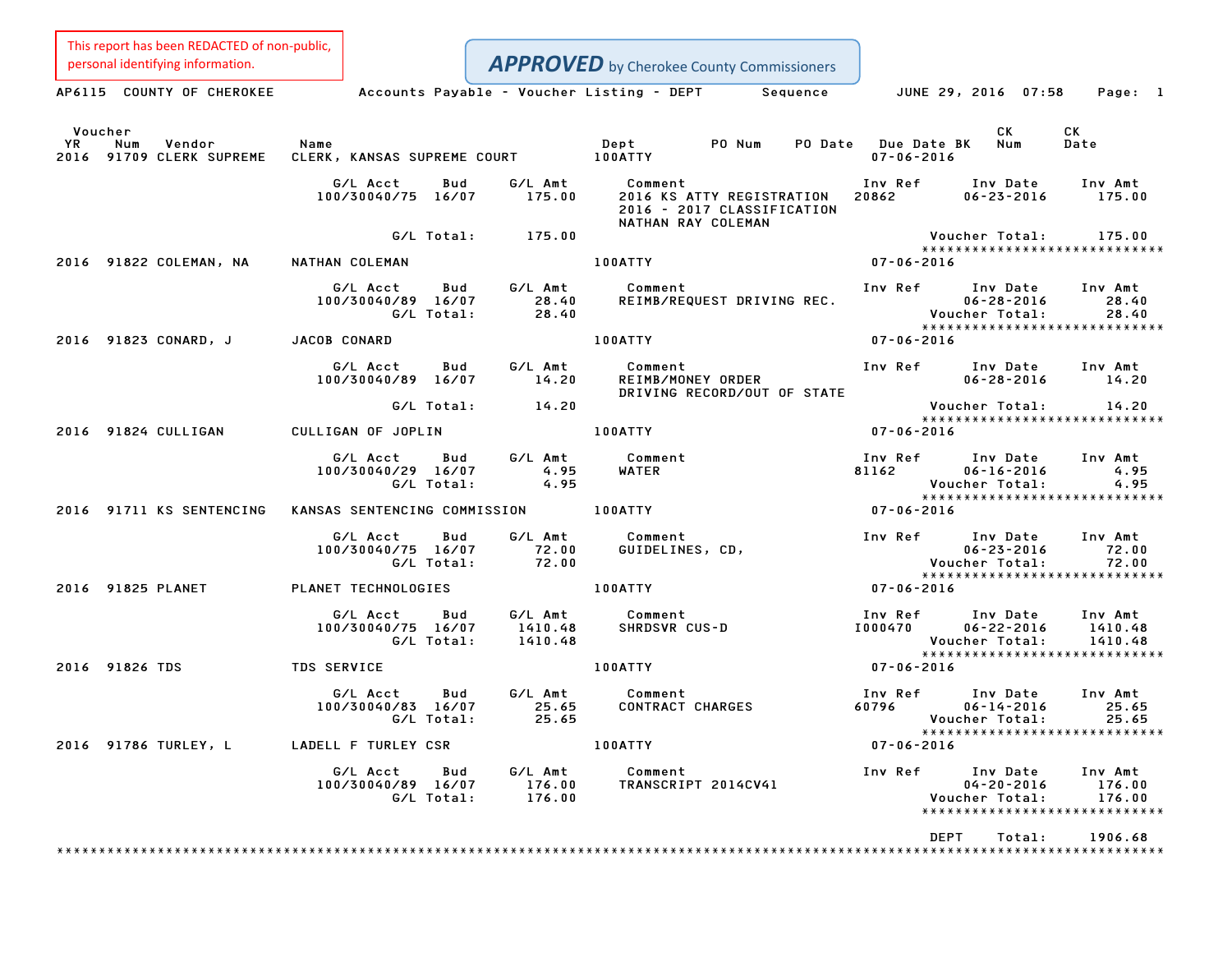|               | AP6115 COUNTY OF CHEROKEE                                         | Accounts Payable – Voucher Listing – DEPT         Sequence         JUNE 29, 2016  07:58 |                          |                                       |                                          |                                    |                             |                                                                                                                                                 | Page: 2                        |
|---------------|-------------------------------------------------------------------|-----------------------------------------------------------------------------------------|--------------------------|---------------------------------------|------------------------------------------|------------------------------------|-----------------------------|-------------------------------------------------------------------------------------------------------------------------------------------------|--------------------------------|
| Voucher<br>YR | Num<br>Vendor<br>2016 91810 CLASS LTD                             | <b>Name</b><br>CLASS LTD                                                                |                          |                                       | Dept<br><b>100CCLERK</b>                 | PO Num                             | $07 - 06 - 2016$            | CK<br>PO Date Due Date BK Num                                                                                                                   | CK<br>Date                     |
|               |                                                                   | G/L Acct<br>100/30020/81 16/07                                                          | Bud<br>G/L Total:        | G/L Amt<br>371.70<br>371.70<br>371.70 | Comment<br>SHREDDING                     |                                    | Inv Ref<br>000790           | Inv Date<br>$06 - 20 - 2016$<br>Voucher Total:<br>*****************************                                                                 | Inv Amt<br>371.70<br>371.70    |
|               | 2016 91811 CULLIGAN                                               | CULLIGAN OF JOPLIN                                                                      |                          |                                       | <b>100CCLERK</b>                         |                                    | Vouc<br>*****<br>07-06-2016 |                                                                                                                                                 |                                |
|               |                                                                   | G/L Acct<br>100/30020/81 16/07                                                          | G/L Total:               | Bud G/L Amt<br>4.95<br>4.95           | Comment<br>WATER <b>WATER</b>            |                                    | Inv Ref<br>81655 - 100      | Inv Date<br>$06 - 23 - 2016$<br>Voucher Total:<br>*****************************                                                                 | Inv Amt<br>4.95<br>4.95        |
|               | 2016 91713 CINTAS 459                                             | CINTAS #459                                                                             |                          |                                       | <b>100CHOUSE</b>                         |                                    | $07 - 06 - 2016$            | DEPT<br>Total:                                                                                                                                  | 376.65                         |
|               |                                                                   |                                                                                         | G/L Total:               | 94.87                                 | Comment<br><b>DUST MOPS</b>              |                                    | Inv Ref                     | Inv Date Inv Amt<br>Voucher Total:<br>*****************************                                                                             | 94.87<br>94.87                 |
|               | 2016 91714 COVERT                                                 | COVERT ELECTRIC MACHINERY INC <b>100CHOUSE</b>                                          |                          |                                       |                                          |                                    | Vou<br>؛∗∗∗∗<br>1105-06-07  |                                                                                                                                                 |                                |
|               |                                                                   | G/L Acct<br>100/30080/80 16/07                                                          | Bud<br>G/L Total:        | G/L Amt<br>184.02<br>184.02           |                                          | Comment<br>FASCO MOTOR             | Inv Ref<br>146298           | Inv Date<br>$06 - 21 - 2016$<br>Voucher Total:                                                                                                  | Inv Amt<br>184.02<br>184.02    |
|               | 2016 91773 CULLIGAN                                               | CULLIGAN OF JOPLIN                                                                      |                          |                                       | <b>100CHOUSE</b>                         |                                    | $*****$<br>07-06-2016       |                                                                                                                                                 |                                |
|               |                                                                   | G/L Acct<br>100/30080/42 16/07                                                          | <b>Bud</b><br>G/L Total: | G/L Amt<br>45.55<br>45.55             | Comment<br><b>WATER</b>                  |                                    | Inv Ref<br>81654            | Inv Date<br>$06 - 23 - 2016$<br>Voucher Total:<br>******************************                                                                | Inv Amt<br>45.55<br>45.55      |
|               | 2016 91716 DERFELT FUNERAL DERFELT FUNERAL HOME                   |                                                                                         |                          |                                       | <b>100CHOUSE</b>                         |                                    | $07 - 06 - 2016$            |                                                                                                                                                 |                                |
|               |                                                                   | G/L Acct<br>100/30080/73 16/07 1475.00                                                  | Bud                      | G/L Amt                               | Comment<br>TRANSPORT/BODY BAG            |                                    | $3^{\circ}$                 | Inv Ref Inv Date Inv Amt<br>$\begin{array}{ccc}\n 1 & 06 - 09 - 2016 \\  2 & 06 - 09 - 2016 \\  3 & 06 - 09 - 2016\n \end{array}$<br>06-09-2016 | $387.50$<br>$700.00$<br>387.50 |
|               |                                                                   |                                                                                         |                          | G/L Total: 1475.00                    |                                          |                                    |                             | Voucher Total:<br>******************************                                                                                                | 1475.00                        |
|               | 2016 91717 EMPIRE                                                 | EMPIRE DISTRICT ELECTRIC COMPANY                                                        |                          |                                       | <b>100CHOUSE</b>                         |                                    | $07 - 06 - 2016$            |                                                                                                                                                 |                                |
|               |                                                                   | G/L Acct<br>100/30080/81 16/07 3183.98                                                  | Bud<br>G/L Total:        | G/L Amt<br>3183.98                    | Comment                                  | Comment<br>ACCT 305532-35-0        | Vouc<br>*****<br>07-06-2016 | Inv Ref Inv Date<br>$06 - 16 - 2016$<br>Voucher Total:<br>*****************************                                                         | Inv Amt<br>3183.98<br>3183.98  |
|               | 2016 91719 KS DEPT OF REVE KANSAS DEPARTMENT OF REVENUE 100CHOUSE |                                                                                         |                          |                                       |                                          |                                    |                             |                                                                                                                                                 |                                |
|               |                                                                   | G/L Acct Bud G/L Amt<br>100/30080/73 16/07 393.66                                       |                          |                                       | <b>BAXTER SPRINGS</b><br><b>MAY 2016</b> | Comment<br>MILEAGE/DRIVERS LICENSE | 2016 - 12                   | Inv Ref Inv Date Inv Amt<br>$06 - 14 - 2016$                                                                                                    | 393.66                         |
|               |                                                                   |                                                                                         |                          | G/L Total: 393.66                     |                                          |                                    |                             | Voucher Total:<br>*****************************                                                                                                 | 393.66                         |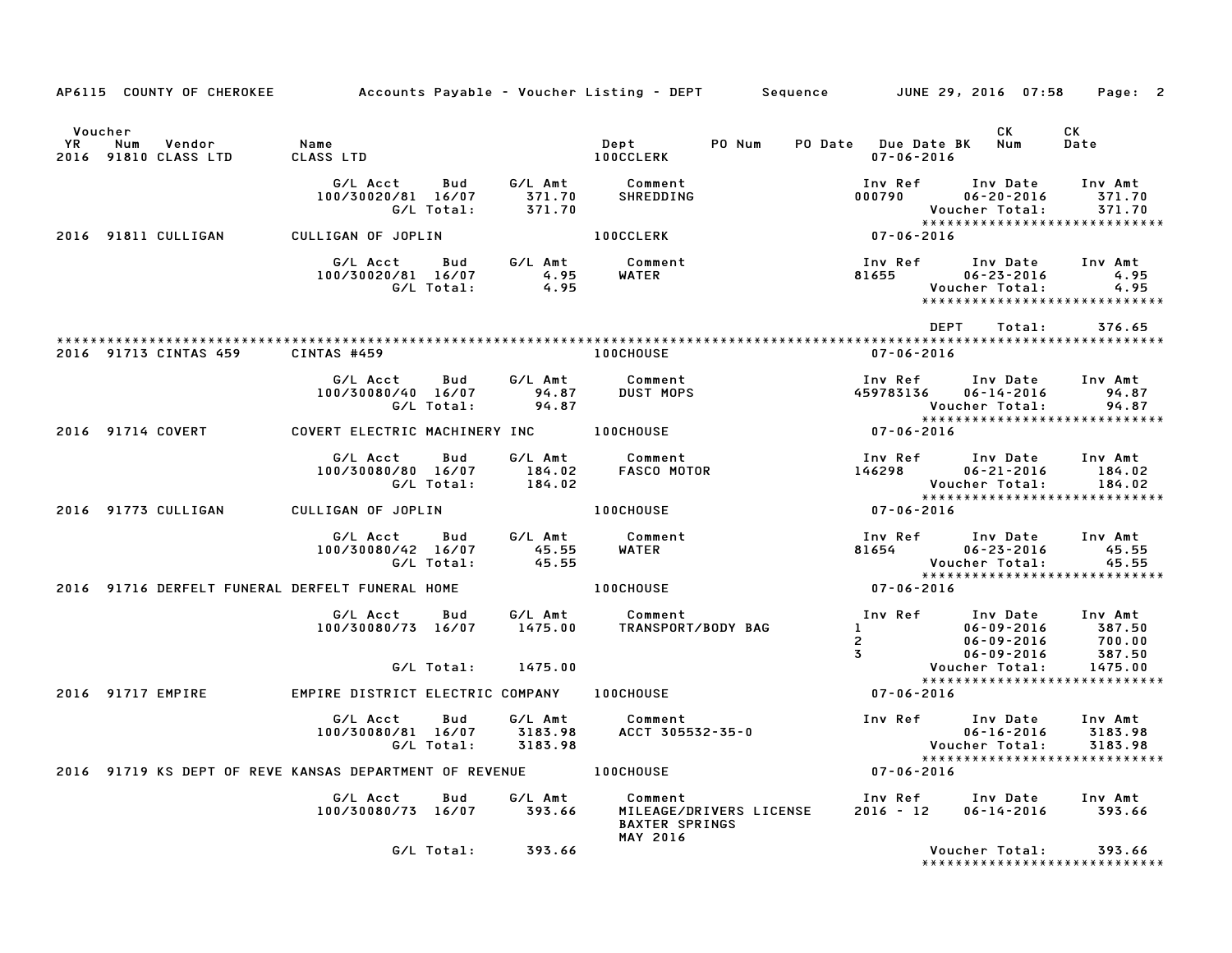|               | AP6115 COUNTY OF CHEROKEE                                              |                                             |                   |                               | Accounts Payable – Voucher Listing – DEPT         Sequence         JUNE 29, 2016  07:58 |                                                      |                                                                                              | Page: 3                       |
|---------------|------------------------------------------------------------------------|---------------------------------------------|-------------------|-------------------------------|-----------------------------------------------------------------------------------------|------------------------------------------------------|----------------------------------------------------------------------------------------------|-------------------------------|
| Voucher<br>YR | Num<br>Vendor<br>2016 91720 QUALITY PEST                               | Name<br>QUALITY PEST CONTROL INC 100CHOUSE  |                   |                               | PO Num<br>Dept                                                                          | PO Date Due Date BK Num<br>$07 - 06 - 2016$          | CK                                                                                           | CK<br>Date                    |
|               |                                                                        | G/L Acct<br>100/30080/80 16/07              | Bud<br>G/L Total: | G/L Amt<br>40.00<br>40.00     | Comment<br>MONTHLY SPRAY                                                                | Inv Ref                                              | Inv Date<br>$06 - 20 - 2016$<br>Voucher Total:                                               | Inv Amt<br>40.00<br>40.00     |
|               | 2016 91772 SJS                                                         | SPRINGFIELD JANITOR SUPPLY <b>100CHOUSE</b> |                   |                               |                                                                                         | $07 - 06 - 2016$                                     | *****************************                                                                |                               |
|               |                                                                        | G/L Acct<br>100/30080/40 16/07              | Bud<br>G/L Total: | G/L Amt<br>63.75<br>63.75     | Comment<br><b>BATHROOM CLEANER</b>                                                      | Inv Ref<br>532966                                    | Inv Date<br>$06 - 23 - 2016$<br>Voucher Total:                                               | Inv Amt<br>63.75<br>63.75     |
|               | 2016 91721 TOUCHTON                                                    | TOUCHTON ELECTRIC INC                       |                   |                               | <b>100CHOUSE</b>                                                                        | $07 - 06 - 2016$                                     |                                                                                              |                               |
|               |                                                                        | G/L Acct Bud<br>100/30080/80 16/07          |                   | G/L Amt<br>34.00              | <b>Comment</b><br>FIRE MONITORED ALARM<br>7/1/16 - 7/31/17<br>7/1/16 - 7/31/16          | 243327                                               | Inv Ref      Inv Date     Inv Amt<br>$06 - 16 - 2016$                                        | 34.00                         |
|               |                                                                        |                                             | G/L Total:        | 34.00                         |                                                                                         |                                                      | Voucher Total:                                                                               | 34.00                         |
|               | 2016 91723 TRUE VALUE COL TRUE VALUE COLUMBUS                          |                                             |                   |                               | <b>100CHOUSE</b>                                                                        | $07 - 06 - 2016$                                     |                                                                                              |                               |
|               |                                                                        | G/L Acct<br>100/30080/40 16/07              | <b>Bud</b>        | G/L Amt<br>184.85             | Comment<br>BASE, BRUSH, COVER<br>CHOLINE TABS<br>CHUCK KEY, DRILL SET                   | — Inv кет<br>A279337<br>A279226<br>Солорь<br>A279225 | Inv Date Inv Amt<br>$06 - 16 - 2016$<br>$06 - 15 - 2016$<br>$06 - 15 - 2016$                 | 46.37<br>119.00<br>19.48      |
|               |                                                                        |                                             | G/L Total:        | 184.85                        |                                                                                         |                                                      | Voucher Total:<br>*****************************                                              | 184.85                        |
|               |                                                                        |                                             |                   |                               |                                                                                         |                                                      | <b>DEPT</b><br>Total:                                                                        | 5699.68                       |
|               | 2016 91724 COLUMBUS NEWS                                               | COLUMBUS NEWS REPORT                        |                   |                               | 100COMM                                                                                 | 07-06-2016                                           |                                                                                              |                               |
|               |                                                                        | G/L Acct                                    | Bud               | G/L Amt                       | Comment                                                                                 |                                                      | Inv Ref      Inv Date                                                                        | Inv Amt                       |
|               |                                                                        | 100/30010/78 16/07<br>160/30160/78 16/07    |                   | 148.00<br>16.00               | RESOLUTION 13-2016<br>14-2016                                                           | $\mathbf{1}$ and $\mathbf{1}$ and $\mathbf{1}$       | $06 - 15 - 2016$<br>$06 - 15 - 2016$                                                         | 84.00<br>64.00                |
|               |                                                                        |                                             | G/L Total:        | 164.00                        | CLOSING REGISTRATION BOOKS                                                              |                                                      | $06 - 15 - 2016$<br>Voucher Total:<br>*****************************                          | 16.00<br>164.00               |
|               |                                                                        |                                             |                   |                               |                                                                                         |                                                      | <b>DEPT</b><br>Total:                                                                        | 164.00                        |
|               | 2016 91796 ADVANTAGE COMP ADVANTAGE COMPUTER ENTERPRISES INC 100DCOURT |                                             |                   |                               |                                                                                         | 07-06-2016                                           |                                                                                              |                               |
|               |                                                                        | G/L Acct<br>100/30070/93 16/07              | Bud<br>G/L Total: | G/L Amt<br>341.00<br>341.00   | Comment<br>LASER JET PRINTER                                                            | 54360                                                | Inv Ref Inv Date<br>$06 - 09 - 2016$<br>Voucher Total:                                       | Inv Amt<br>341.00<br>341.00   |
|               | 2016 91787 BINGHAM, M                                                  | MELANIE BINGHAM                             |                   |                               | 100DCOURT                                                                               | 07-06-2016                                           |                                                                                              |                               |
|               |                                                                        | G/L Acct<br>100/30070/89 16/07              | Bud<br>G/L Total: | G/L Amt<br>2750.00<br>2750.00 | Comment<br>MONTHLY ATTY/CO CONTRACT                                                     |                                                      | Inv Ref      Inv Date<br>$07 - 01 - 2016$<br>Voucher Total:<br>***************************** | Inv Amt<br>2750.00<br>2750.00 |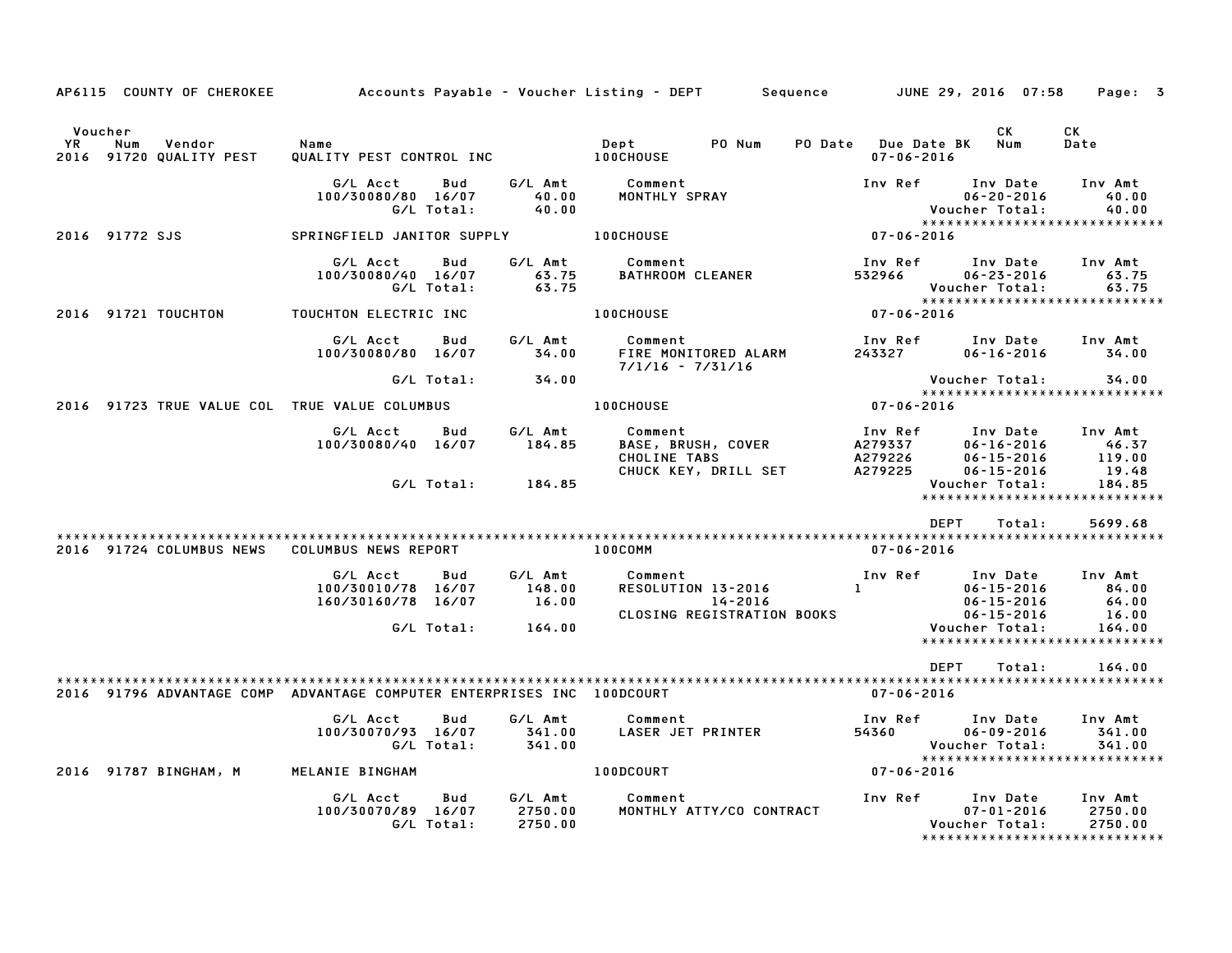|         |                        |                                                                                                                                                                                                                                    | AP6115 COUNTY OF CHEROKEE Accounts Payable - Voucher Listing - DEPT Sequence JUNE 29, 2016 07:58 | Page: 4                                                                                                                                                                                                                                 |  |
|---------|------------------------|------------------------------------------------------------------------------------------------------------------------------------------------------------------------------------------------------------------------------------|--------------------------------------------------------------------------------------------------|-----------------------------------------------------------------------------------------------------------------------------------------------------------------------------------------------------------------------------------------|--|
| Voucher |                        | The Mum (1999)<br>The Mum (1999) Mame (1999) Mame (1999) Mame (1999) Mame (1999) Mame (1999) Mame (1999) Mame (1999)<br>The Mum (1999) Mame (1999) Mame (1999) Mame (1999) Mame (1999) Mame (1999) Mame (1999) Mame (1999) Mame (1 | CK CK                                                                                            | PO Date Due Date BK Num<br>Date<br>07-06-2016                                                                                                                                                                                           |  |
|         |                        |                                                                                                                                                                                                                                    |                                                                                                  | *****************************                                                                                                                                                                                                           |  |
|         |                        | 2016 91788 CURE, K KEVIN T CURE                                                                                                                                                                                                    | 100DCOURT                                                                                        | $07 - 06 - 2016$                                                                                                                                                                                                                        |  |
|         |                        |                                                                                                                                                                                                                                    |                                                                                                  | 6/L Acct Bud 6/L Amt Comment Inv Ref Inv Date Inv Amt<br>100/30070/89 16/07 2750.00 MONTHLY ATTY/CO CONTRACT 07-01-2016 2750.00<br>6/L Total: 2750.00 MONTHLY ATTY/CO CONTRACT 07-01-2016 2750.00<br>ETTINGER'S OFFICE SUPPLY 100DCOURT |  |
|         | 2016 91798 ETTINGERS   |                                                                                                                                                                                                                                    |                                                                                                  |                                                                                                                                                                                                                                         |  |
|         |                        |                                                                                                                                                                                                                                    |                                                                                                  | 6/L Acct Bud G/L Amt Comment Inv Ref Inv Date Inv Amt<br>100/30070/21 16/07 537.02 PAPER, CHAIRMAT, FILES 4741920 06-14-2016 400.18<br>6/L Total: 537.02 TONER 4741930 06-14-2016 136.84<br>NDACE BREWSTER GAYOSO 100DCOURT 07-06-2016  |  |
|         |                        |                                                                                                                                                                                                                                    |                                                                                                  | *****************************                                                                                                                                                                                                           |  |
|         |                        | 2016 91789 GAYOSO, C CANDACE BREWSTER GAYOSO 100DCOURT                                                                                                                                                                             |                                                                                                  |                                                                                                                                                                                                                                         |  |
|         |                        | G/L Acct Bud G/L Amt Comment<br>100/30070/89 16/07 2750.00 MONTHLY AT<br>G/L Total: 2750.00                                                                                                                                        | MONTHLY ATTY/CO CONTRACT                                                                         |                                                                                                                                                                                                                                         |  |
|         |                        | 2016 91799 HUMBLE, C COLETTE HUMBLE <b>And American COLETT</b> COLETTE HUMBLE                                                                                                                                                      |                                                                                                  | $07 - 06 - 2016$                                                                                                                                                                                                                        |  |
|         |                        | G/L Acct<br>100/30070/73 16/07<br>172.46 CONFERENCE TRAVEL 6/L Total: 172.46                                                                                                                                                       | Bud G/L Amt Comment                                                                              | Inv Ref Inv Date Inv Amt<br>1100 Date Inv Amt بند .<br>- 06-20-2016 172.46<br>- Voucher Total: 172.46 Voucher<br>******************************                                                                                         |  |
|         |                        | 2016 91800 MILLER, T TRESA MILLER 100DCOURT                                                                                                                                                                                        |                                                                                                  | $07 - 06 - 2016$                                                                                                                                                                                                                        |  |
|         |                        | G/L Acct Bud G/L Amt Comment                                                                                                                                                                                                       | 100/30070/73 16/07 49.78 TRAVEL EXPENSE<br>G/L Total: 49.78 TRAVEL EXPENSE                       | Inv Ref Inv Date Inv Amt<br>111 Date Inv Amt<br>06-17-2016 49.78<br>Voucher Total: 49.78<br>*****************************                                                                                                               |  |
|         | 2016 91802 REDWOOD TOX | REDWOOD TOXICOLOGY LABORATORY, INC 100DCOURT                                                                                                                                                                                       |                                                                                                  | $07 - 06 - 2016$                                                                                                                                                                                                                        |  |
|         |                        | G/L Acct Bud G/L Amt<br>100/30070/89 16/07 15.00                                                                                                                                                                                   | Comment<br>DRUG TEST                                                                             | Inv Ref Inv Date Inv Amt<br>10904820165 05-31-2016 15.00                                                                                                                                                                                |  |
|         |                        | G/L Total: 15.00                                                                                                                                                                                                                   |                                                                                                  | Voucher Total: 15.00<br>******************************                                                                                                                                                                                  |  |
|         |                        | 2016 91801 REDWOOD TOXIC REDWOOD TOXICOLOGY LABORATORY 100DCOURT                                                                                                                                                                   |                                                                                                  | Vouc<br>*****<br>07-06-2016                                                                                                                                                                                                             |  |
|         |                        | G/L Acct  Bud  G/L Amt  Comment<br>100/30070/29  16/07  206.25  DRUG  TEST<br>G/L Total:  206.25                                                                                                                                   |                                                                                                  | *****************************                                                                                                                                                                                                           |  |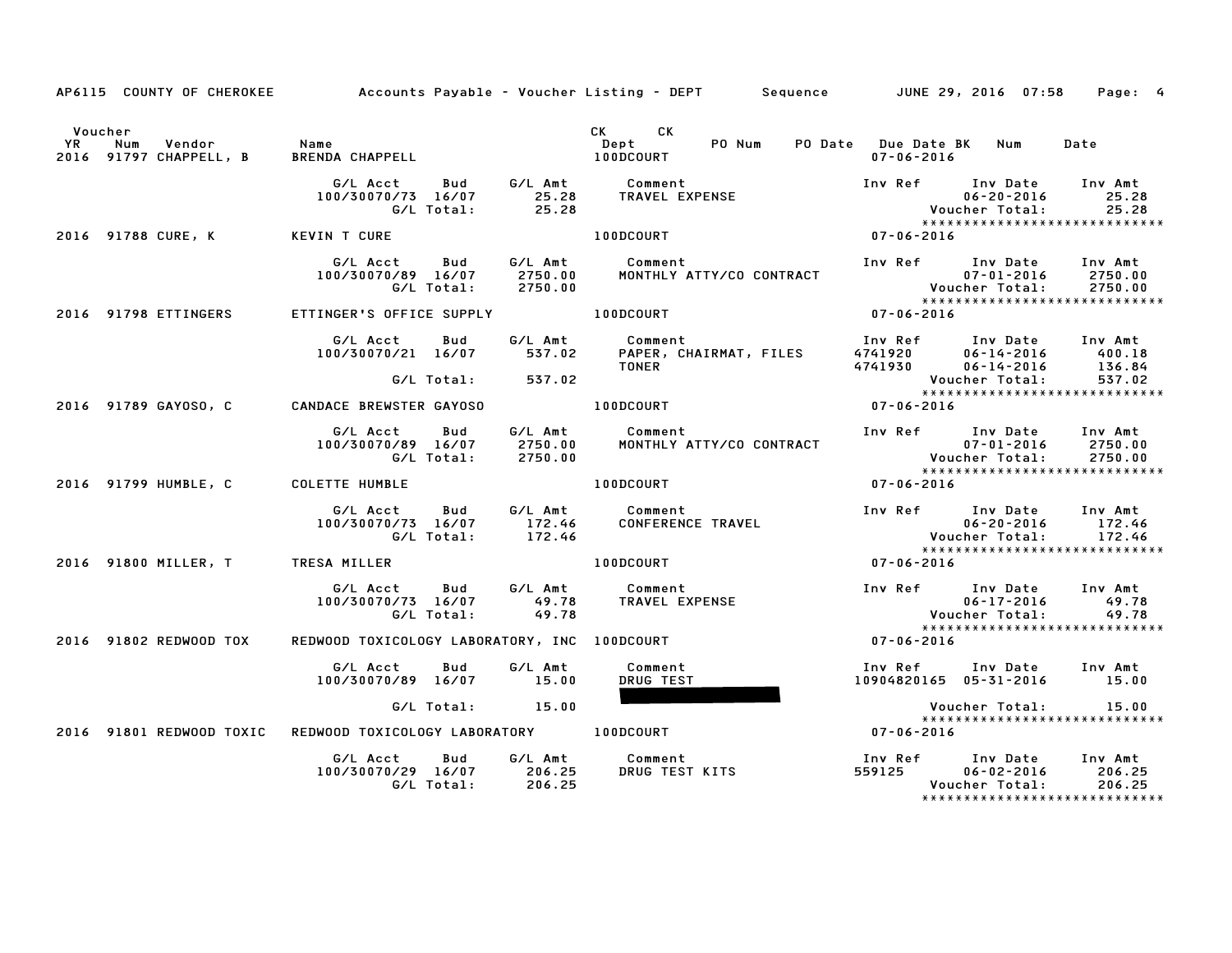| AP6115 COUNTY OF CHEROKEE                                  |                                                             |                               | Accounts Payable – Voucher Listing – DEPT         Sequence         JUNE 29, 2016  07:58          |                                         |                                                | Page: 5                                                        |
|------------------------------------------------------------|-------------------------------------------------------------|-------------------------------|--------------------------------------------------------------------------------------------------|-----------------------------------------|------------------------------------------------|----------------------------------------------------------------|
| Voucher<br>YR.<br>Num<br>Vendor<br>91790 STEELE, D<br>2016 | Name<br>DOUGLAS ROPER STEELE                                |                               | PO Num<br>Dept<br>100DCOURT                                                                      | PO Date Due Date BK<br>$07 - 06 - 2016$ | СK<br>Num                                      | СK<br>Date                                                     |
|                                                            | G/L Acct<br>Bud<br>100/30070/89 16/07<br>G/L Total:         | G/L Amt<br>2750.00<br>2750.00 | Comment<br>MONTLY ATTY/CO CONTRACT                                                               | Inv Ref                                 | Inv Date<br>$07 - 01 - 2016$<br>Voucher Total: | Inv Amt<br>2750.00<br>2750.00<br>***************************** |
| 2016 91803 YOUNG, M                                        | MAC YOUNG                                                   |                               | 100DCOURT                                                                                        | $07 - 06 - 2016$                        |                                                |                                                                |
|                                                            | G/L Acct<br>Bud<br>100/30070/73 16/07<br>G/L Total:         | G/L Amt<br>76.27<br>76.27     | Comment<br>TRAVEL EXPENSE                                                                        | Inv Ref                                 | Inv Date<br>$06 - 21 - 2016$<br>Voucher Total: | Inv Amt<br>76.27<br>76.27<br>******************************    |
|                                                            |                                                             |                               |                                                                                                  | DEPT                                    | Total:                                         | 12423.06                                                       |
| 2016 91731 KEMA                                            | KS EMERGENCY MANAGEMENT ASSOC                               |                               | 100E/P                                                                                           | $07 - 06 - 2016$                        |                                                |                                                                |
|                                                            | G/L Acct<br>Bud<br>100/30090/75 16/07                       | G/L Amt<br>150.00             | Comment<br>MEMBERSHIP DUES                                                                       | Inv Ref                                 | Inv Date                                       | Inv Amt                                                        |
|                                                            |                                                             |                               | JASON ALLISON<br>ARTHUR MALLORY                                                                  |                                         |                                                | 75.00<br>75.00                                                 |
|                                                            | G/L Total:                                                  | 150.00                        |                                                                                                  |                                         | Voucher Total:                                 | 150.00                                                         |
| 2016 91794 VERIZON                                         | <b>VERIZON WIRELESS</b>                                     |                               | 100E/P                                                                                           | $07 - 06 - 2016$                        |                                                | *****************************                                  |
|                                                            | G/L Acct<br>Bud<br>100/30090/84 16/07<br>G/L Total:         | G/L Amt<br>303.91<br>303.91   | Comment<br>ACCT 542069254-00001                                                                  | Inv Ref<br>9766517481                   | Inv Date<br>$06 - 04 - 2016$<br>Voucher Total: | Inv Amt<br>303.91<br>303.91<br>*****************************   |
|                                                            |                                                             |                               |                                                                                                  | <b>DEPT</b>                             | Total:                                         | 453.91                                                         |
| 2016 91725 EMPIRE                                          | EMPIRE DISTRICT ELECTRIC COMPANY                            |                               | <b>100ECON</b>                                                                                   | $07 - 06 - 2016$                        |                                                |                                                                |
|                                                            | G/L Acct<br>Bud<br>100/30230/74 16/07<br>G/L Total:         | G/L Amt<br>35.94<br>35.94     | Comment<br>ACCT 094497-30-2                                                                      | Inv Ref                                 | Inv Date<br>$06 - 16 - 2016$<br>Voucher Total: | Inv Amt<br>35.94<br>35.94<br>*****************************     |
| 2016 91829 HILL, DE                                        | DEANN AUMAN HILL, CPA                                       |                               | 100ECON                                                                                          | 07-06-2016                              |                                                |                                                                |
|                                                            | G/L Acct<br>Bud<br>100/30230/89 16/07                       | G/L Amt<br>1250.00            | Comment<br>2015 FORM 990<br>ADD'L SERVICE/YEAR END                                               | Inv Ref                                 | Inv Date<br>$06 - 28 - 2016$                   | Inv Amt<br>1000.00<br>250.00                                   |
|                                                            | G/L Total:                                                  | 1250.00                       |                                                                                                  |                                         | Voucher Total:                                 | 1250.00                                                        |
| 2016 91727 MILLER, JAN                                     | JANET L MILLER                                              |                               | 100ECON                                                                                          | $07 - 06 - 2016$                        |                                                | ******************************                                 |
|                                                            | G/L Acct<br>Bud<br>100/30230/76 16/07<br>100/30230/21 16/07 | G/L Amt<br>248.59<br>170.54   | Comment<br><b>REIMBURSEMENTS</b><br><b>ENVELOPES</b><br>HOTEL/IEDC FUTURE FORUM<br><b>STAMPS</b> | Inv Ref                                 | Inv Date                                       | Inv Amt<br>32.54<br>248.59<br>30.00                            |
|                                                            | G/L Total:                                                  | 419.13                        | CONSTANT CONTACT/6 MONTHS                                                                        |                                         | Voucher Total:                                 | 108.00<br>419.13<br>*******************************            |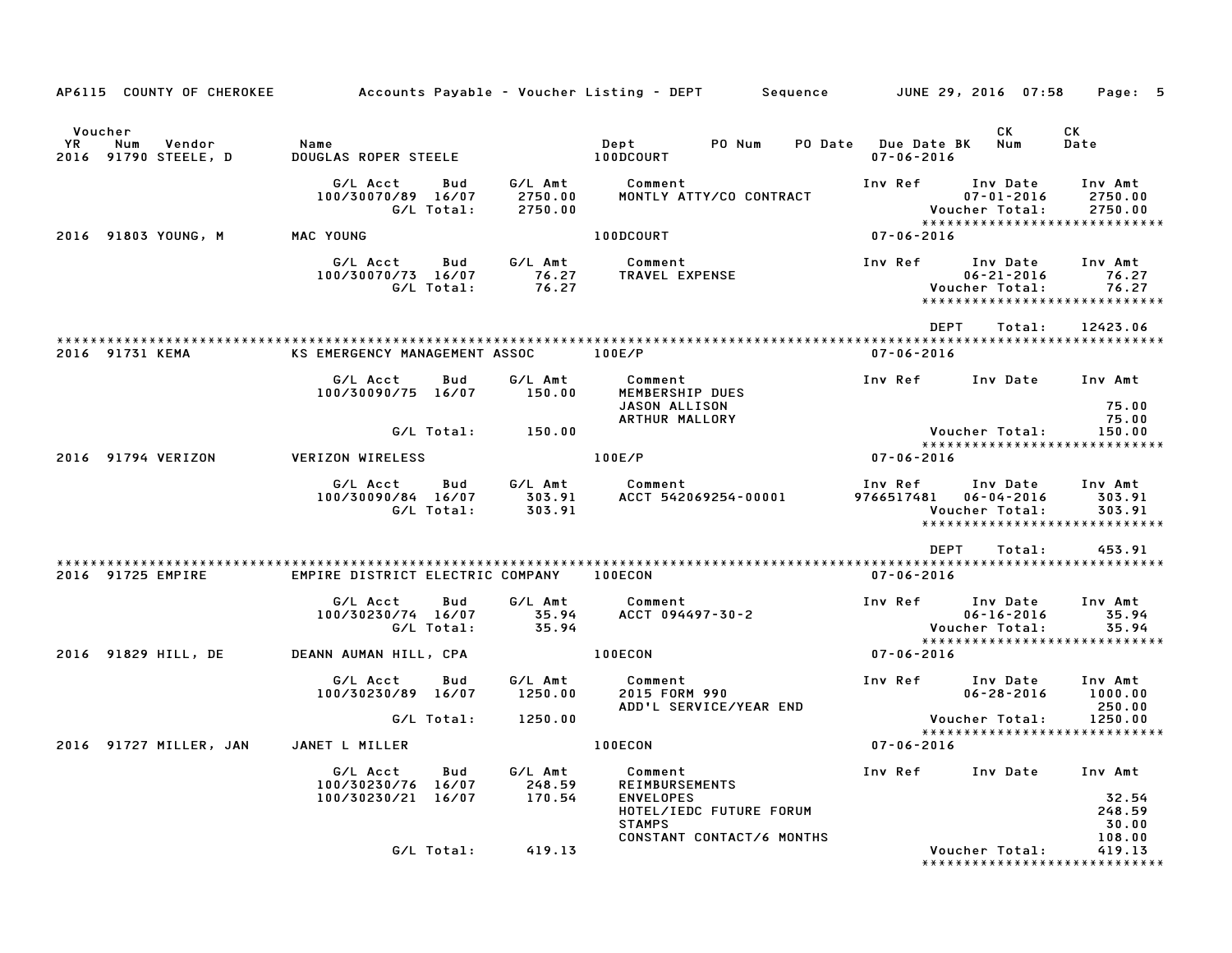|                      |                                         |                                                                            |                   |                                            | AP6115 COUNTY OF CHEROKEE         Accounts Payable – Voucher Listing – DEPT      Sequence        JUNE 29, 2016 07:58                                                                                                |                                                                                                                             |                                          | Page: 6                                                      |
|----------------------|-----------------------------------------|----------------------------------------------------------------------------|-------------------|--------------------------------------------|---------------------------------------------------------------------------------------------------------------------------------------------------------------------------------------------------------------------|-----------------------------------------------------------------------------------------------------------------------------|------------------------------------------|--------------------------------------------------------------|
|                      |                                         |                                                                            |                   |                                            |                                                                                                                                                                                                                     |                                                                                                                             |                                          |                                                              |
| Voucher<br><b>YR</b> | Num<br>Vendor<br>2016 91729 US CELLULAR | Name<br>US CELLULAR                                                        |                   |                                            | Dept PONum<br>100ECON                                                                                                                                                                                               | PO Date Due Date BK Num<br>$07 - 06 - 2016$                                                                                 | CK                                       | CK<br>Date                                                   |
|                      |                                         |                                                                            |                   |                                            |                                                                                                                                                                                                                     | Inv Ref<br>0140316477                                                                                                       | Inv Date<br>06-06-2016<br>Voucher Total: | Inv Amt<br>107.20<br>107.20<br>***************************** |
|                      | 2016 91732 CULLIGAN                     | CULLIGAN OF JOPLIN <b>EXECUTE:</b> 100EMPCOMP                              |                   |                                            |                                                                                                                                                                                                                     | DEPT<br>07-06-2016                                                                                                          | Total:                                   | 1812.27                                                      |
|                      |                                         | G/L Acct<br>100/30330/31 16/07 196.41<br>G/L Total: 196.41                 |                   | Bud G/LAmt                                 | Comment                                                                                                                                                                                                             | Inv Ref      Inv Date     Inv Amt<br>Voucher Total:                                                                         |                                          | 196.41<br>196.41                                             |
|                      | 2016 91733 ETTINGERS                    | ETTINGER'S OFFICE SUPPLY 100EMPCOMP                                        |                   |                                            |                                                                                                                                                                                                                     | $07 - 06 - 2016$                                                                                                            |                                          | *****************************                                |
|                      |                                         | G/L Acct<br>100/30330/31 16/07<br>100/30330/22 16/07<br>100/30330/23 16/07 | Bud<br>G/L Total: | $-43.98$<br>$346.11$<br>$231.93$<br>622.02 | G/L Amt Comment<br>TOWELS<br>TIME CARDS<br>TIME CARDS<br>PAPER, FILE JACKETS, FILES 4740280 06-10-2016 13.99<br>PAPER, LINERS 4740260 06-10-2016 346.11<br>PAPER, LINERS 4742670 06-15-2016 231.93<br>PAPER, LINERS | Inv Ref                                                                                                                     | Inv Date Inv Amt<br>Voucher Total:       | $346.11$<br>$231.07$<br>622.02                               |
|                      | 2016 91735 MCCARTYS                     | <b>MCCARTY'S</b>                                                           |                   |                                            | 100EMPCOMP                                                                                                                                                                                                          | $07 - 06 - 2016$                                                                                                            |                                          | *****************************                                |
|                      |                                         | G/L Acct Bud<br>100/30330/32 16/07<br>G/L Total:                           |                   | G/L Amt<br>35.20<br>35.20                  | Comment<br>NAME PLATES                                                                                                                                                                                              | Inv Ref<br>6405320                                                                                                          | Inv Date<br>06-16-2016<br>Voucher Total: | Inv Amt<br>35.20<br>35.20                                    |
|                      | 2016 91738 QUILL                        | QUILL CORPORATION                                                          |                   |                                            | 100EMPCOMP                                                                                                                                                                                                          | $07 - 06 - 2016$                                                                                                            |                                          |                                                              |
|                      |                                         | G/L Acct Bud<br>100/30330/21 16/07 510.63<br>G/L Total:                    |                   | G/L Amt<br>510.63                          | Comment<br>LABELS, WIPES, FASTENERS<br><b>TONER</b>                                                                                                                                                                 | 1nv Ref        Inv Date     Inv Amt<br>6559572         06–10–2016        134.71<br>6664130         06–15–2016        375.92 | Voucher Total:                           | 134.71<br>375.92<br>510.63<br>*****************************  |
|                      |                                         |                                                                            |                   |                                            |                                                                                                                                                                                                                     | DEPT                                                                                                                        |                                          | Total: 1364.26                                               |
|                      | 2016 91741 BOB BARKER                   | <b>BOB BARKER COMPANY INC</b>                                              |                   | 100JAIL                                    |                                                                                                                                                                                                                     | $07 - 06 - 2016$                                                                                                            |                                          |                                                              |
|                      |                                         | G/L Acct Bud                                                               |                   | G/L Amt<br>$G/L$ Total: 279.78             | Comment<br>100/30140/39 16/07 279.78 TAMPONS, RAZORS, TOOTHBRUSH 1000385643 06-10-2016 238.20<br>MAXITHINS 1000385711 06-10-2016                                                                                    | Inv Ref Inv Date Inv Amt                                                                                                    | Voucher Total:                           | 41.58<br>279.78                                              |
|                      | 2016 91742 CBM                          | <b>CBM MANAGED SERVICES</b>                                                |                   |                                            | $07 - 06 - 2016$<br>100JAIL                                                                                                                                                                                         |                                                                                                                             |                                          | *****************************                                |
|                      |                                         | G/L Acct<br>100/30140/31 16/07 2852.47                                     | Bud               | G⁄L Amt                                    | Comment<br>INMATE MEALS                                                                                                                                                                                             | Inv Ref      Inv Date     Inv Amt                                                                                           |                                          |                                                              |
|                      |                                         | G/L Total:                                                                 |                   | 2852.47                                    | $6/9/16 - 6/15/16$                                                                                                                                                                                                  | 01944                                                                                                                       | $06 - 15 - 2016$<br>Voucher Total:       | 2852.47<br>2852.47<br>******************************         |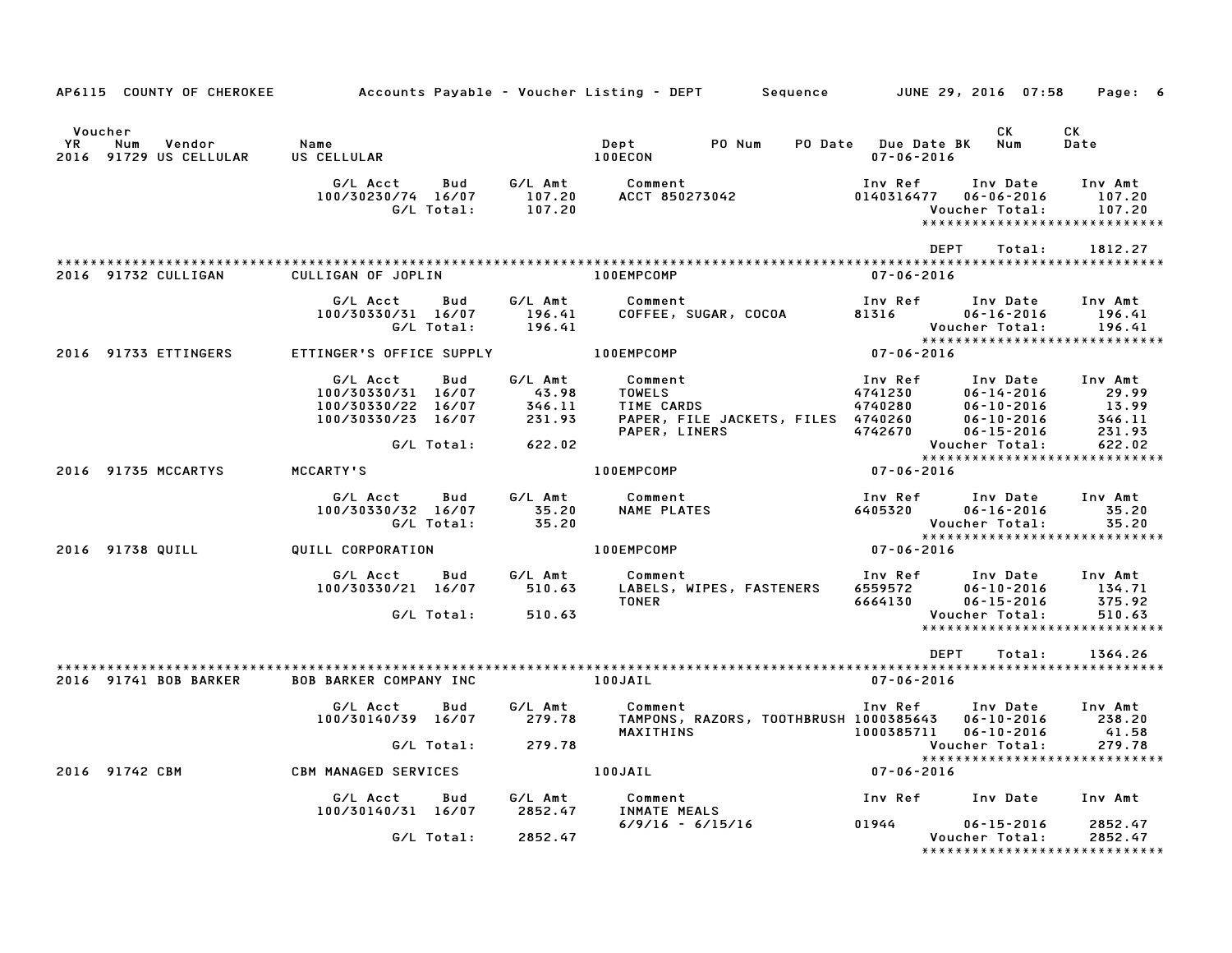|         |                                                                                     |                                       |                    | AP6115 COUNTY OF CHEROKEE Accounts Payable - Voucher Listing - DEPT Sequence JUNE 29, 2016 07:58 Page: 7                                                                                     |                                       |                                                                                                                                             |
|---------|-------------------------------------------------------------------------------------|---------------------------------------|--------------------|----------------------------------------------------------------------------------------------------------------------------------------------------------------------------------------------|---------------------------------------|---------------------------------------------------------------------------------------------------------------------------------------------|
| Voucher |                                                                                     |                                       |                    |                                                                                                                                                                                              |                                       | CK<br>CK                                                                                                                                    |
|         |                                                                                     |                                       |                    |                                                                                                                                                                                              | PO Date Due Date BK Num<br>07-06-2016 | Date                                                                                                                                        |
|         |                                                                                     |                                       |                    |                                                                                                                                                                                              |                                       | Inv Ref      Inv Date    Inv Amt<br>8402763836    06–17–2016        165.00<br>Voucher Total: 165.00                                         |
|         | 2016 91744 CINTAS FIRE                                                              | CINTAS FIRE PROTECTION                |                    |                                                                                                                                                                                              |                                       |                                                                                                                                             |
|         |                                                                                     | G/L Total: 205.50                     |                    | G/L Acct Bud G/L Amt Comment 100/30140/80 Inv Amt<br>100/30140/80 16/07 205.50 INSPECTION/KITCHEN 0D74543691 05-18-2016 205.50                                                               |                                       | 0D74543691  05-18-2016  205.50<br>Voucher Total: 205.50<br>******************************<br>07-06-2016                                     |
|         | 2016 91813 CORRECT CORRECT CARE SOLUTIONS LLC 100JAIL                               |                                       |                    |                                                                                                                                                                                              |                                       |                                                                                                                                             |
|         |                                                                                     |                                       |                    |                                                                                                                                                                                              |                                       | Voucher Total: 36.00<br>****************************                                                                                        |
|         | 2016 91745 COUNTRY HOME                                                             |                                       |                    | COUNTRY HOME ELEVATORS & STAIR LIFT 100JAIL <b>100 COUNTRY HOME ELEVATORS &amp; STAIR</b> LIFT 100JAIL                                                                                       |                                       |                                                                                                                                             |
|         |                                                                                     |                                       |                    | 6/L Acct Bud G/L Amt Comment Inv Ref Inv Date Inv Amt<br>100/30140/80 16/07 280.00 SERVICE CALL/ADJUST ROLLERS 06-17-2016 280.00<br>6/L Total: 280.00 100JAIL 100JAIL 107-06-2016 27-06-2016 |                                       |                                                                                                                                             |
|         | 2016 91747 CWD CASH-WA DISTRIBUTING 100JAIL                                         |                                       |                    |                                                                                                                                                                                              |                                       |                                                                                                                                             |
|         |                                                                                     |                                       |                    | G/L Acct Bud G/L Amt Comment Inv Ref Inv Date Inv Amt<br>100/30140/31 16/07 23.16 F00D BAGS, GLOVES 10582168 06–20–2016 23.16<br>G/L Total: 23.16 23.16 Voucher Total: 23.16                 |                                       | Voucher Total: 23.16<br>****************************                                                                                        |
|         |                                                                                     |                                       |                    | 2016 91828 EXPRESS E-470 PUBLIC HIGHWAY AUTHORITY 100JAIL                                                                                                                                    | $07 - 06 - 2016$                      |                                                                                                                                             |
|         |                                                                                     |                                       | G/L Total: 5.00    | G/L Acct Bud G/L Amt Comment Inv Ref Inv Date Inv Amt<br>100/30140/73 16/07 5.00 LATE CHARGE/TOLL ROAD 2022712450 06-07-2016 5.00                                                            |                                       | 00.Woucher Total: 5<br>*****************************                                                                                        |
|         | 2016 91748 FOUR STATE PRIN FOUR STATE PRINTING THE RESIDENCE RELATION AND AND AND A |                                       |                    |                                                                                                                                                                                              | $07 - 06 - 2016$                      |                                                                                                                                             |
|         |                                                                                     | G/L Total: 157.90                     |                    | G/L Acct Bud G/L Amt Comment Inv Ref Inv Date Inv Amt<br>100/30140/21 16/07 157.90 KBI EVIDENCE CUSTODY REPORT 60458 06-14-2016 157.90                                                       |                                       | Voucher Total: 157.90<br>****************************                                                                                       |
|         | 2016 91785 HALLS HALL'S PEST CONTROL                                                |                                       | 100JAIL            |                                                                                                                                                                                              | $07 - 06 - 2016$                      |                                                                                                                                             |
|         |                                                                                     | G/L Total: 75.00                      |                    | G/L Acct Bud G/L Amt Comment<br>100/30140/80 16/07 75.00 MONTHLY SPRAY                                                                                                                       | 76021                                 | Inv Ref Inv Date Inv Amt<br>$06 - 24 - 2016$ 75.00<br>Voucher Total: 75.00<br>*****************************                                 |
|         | 2016 91750 HENRY KRAFT                                                              | HENRY KRAFT INC                       |                    | 100JAIL                                                                                                                                                                                      | $07 - 06 - 2016$                      |                                                                                                                                             |
|         |                                                                                     | G/L Acct<br>Bud<br>100/30140/40 16/07 | G/L Amt<br>1908.19 | Comment<br>BLEACH, DETERGENT, T/TISSUE 223126<br>BLEACH, LINERS, CUPS, TOWEL 223333<br>DISH SOAP, BLEACH<br>LINERS, DETERGENT, CUPS                                                          | Inv Ref<br>223664<br>224122           | Inv Date<br>Inv Amt<br>$05 - 09 - 2016$<br>349.24<br>548.39<br>$05 - 12 - 2016$<br>330.37<br>$05 - 18 - 2016$<br>421.23<br>$05 - 26 - 2016$ |
|         |                                                                                     | G/L Total:                            | 1908.19            | BLEACH, DETERGENT,                                                                                                                                                                           | 224993                                | 258.96<br>$06 - 10 - 2016$<br>Voucher Total:<br>1908.19<br>*****************************                                                    |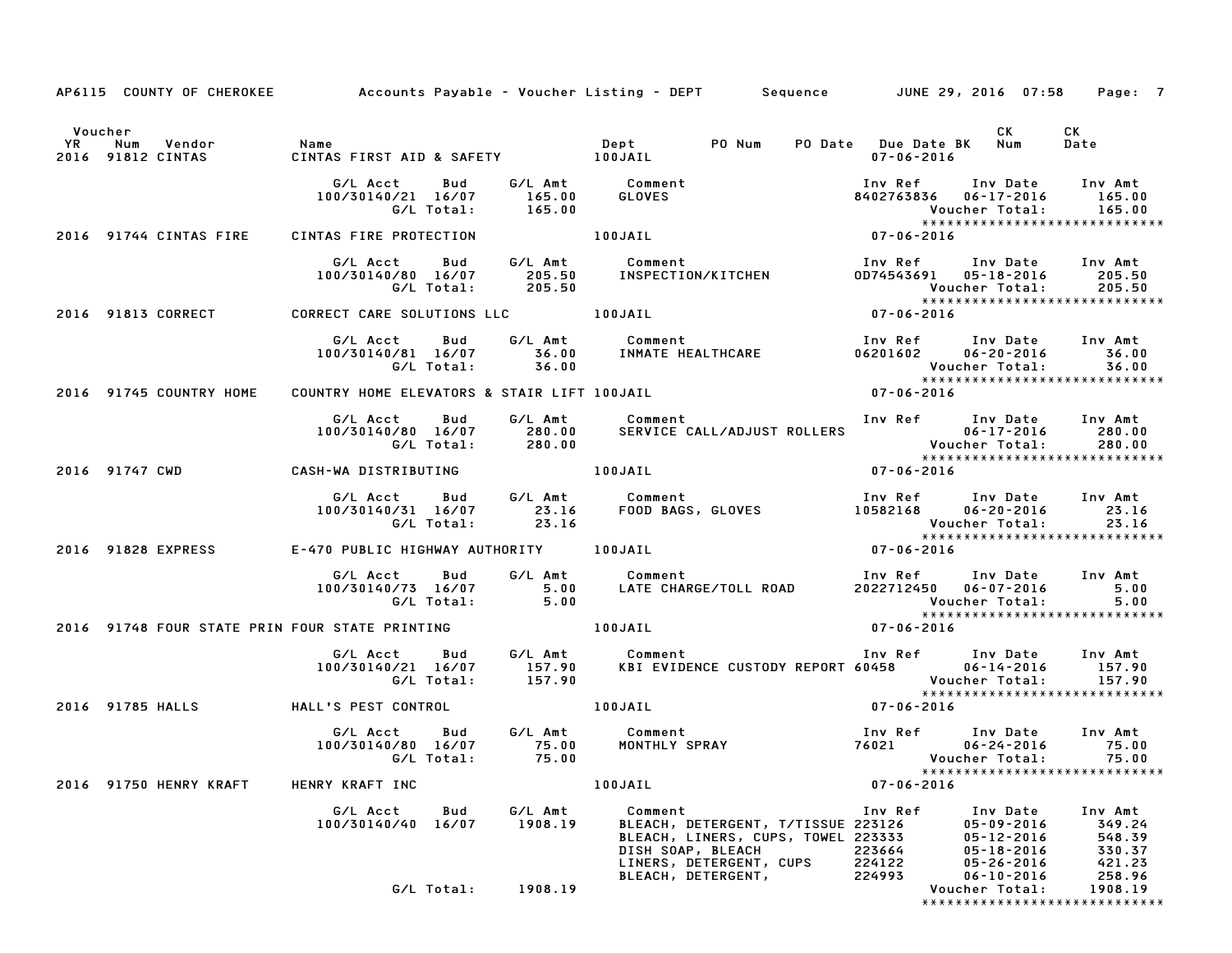| AP6115 COUNTY OF CHEROKEE                                                  |                                     |                            |                               | Accounts Payable – Voucher Listing – DEPT         Sequence |                                                               | JUNE 29, 2016 07:58                            | Page: 8                                                                 |
|----------------------------------------------------------------------------|-------------------------------------|----------------------------|-------------------------------|------------------------------------------------------------|---------------------------------------------------------------|------------------------------------------------|-------------------------------------------------------------------------|
| Voucher<br>YR.<br>Num<br>Vendor<br>2016 91814 MERCY MAUDE                  | Name<br>MERCY MAUDE NORTON HOSPITAL |                            |                               | CK.<br>CK L<br>Dept<br>PO Num<br>100JAIL                   | <b>PO Date</b> Due Date BK<br>$07 - 06 - 2016$                | Num                                            | Date                                                                    |
|                                                                            | G/L Acct<br>100/30140/81 16/07      | Bud                        | G/L Amt<br>239.36             | Comment<br>NEGOTIATED RATE                                 | Inv Ref                                                       | Inv Date                                       | Inv Amt                                                                 |
|                                                                            |                                     | G/L Total:                 | 239.36                        |                                                            | 941614600400 05-25-2016<br>941614600400 05-25-2016            | Voucher Total:                                 | 71.94<br>167.42<br>239.36                                               |
| 2016 91752 RJ KOOL                                                         | RJ KOOL COMPANY - KANSAS CITY       |                            |                               | 100JAIL                                                    | $07 - 06 - 2016$                                              |                                                | *****************************                                           |
|                                                                            | G/L Acct<br>100/30140/80 16/07      | Bud<br>G/L Total:          | G/L Amt<br>277.83<br>277.83   | Comment<br>HANDLE DOOR-TYPE 1 BLACK                        | Inv Ref<br>0057765                                            | Inv Date<br>$06 - 14 - 2016$<br>Voucher Total: | Inv Amt<br>277.83<br>277.83                                             |
| 2016 91754 SMC                                                             | SMC ELECTRIC SUPPLY                 |                            |                               | 100JAIL                                                    | $07 - 06 - 2016$                                              |                                                | *****************************                                           |
|                                                                            | G/L Acct<br>100/30140/80 16/07      | Bud<br>G/L Total:          | G/L Amt<br>209.80<br>209.80   | Comment<br><b>DAM5458C</b>                                 | Inv Ref<br>5028168400                                         | Inv Date<br>$06 - 13 - 2016$<br>Voucher Total: | Inv Amt<br>209.80<br>209.80                                             |
| 2016 91755 TURNKEY                                                         | TURNKEY CORRECTIONS                 |                            |                               | 100JAIL                                                    | $07 - 06 - 2016$                                              |                                                | *****************************                                           |
|                                                                            | G/L Acct<br>100/30140/39 16/07      | Bud<br>16/07<br>G/L Total: | G/L Amt<br>1287.24<br>1287.24 | Comment<br>CANTEEN SALES<br><b>CANTEEN SALES</b>           | Inv Ref<br>114620160614 06-14-2016<br>114620160621 06-21-2016 | Inv Date<br>Voucher Total:                     | Inv Amt<br>590.07<br>697.17<br>1287.24<br>***************************** |
|                                                                            |                                     |                            |                               |                                                            | <b>DEPT</b>                                                   | Total:                                         | 8002.23                                                                 |
| 2016 91756 SEK REG JUVENIL SEK REGIONAL JUVENILE DETENTION CTR 100JUVENILE |                                     |                            |                               |                                                            | $07 - 06 - 2016$                                              |                                                |                                                                         |
|                                                                            | G/L Acct<br>100/30170/89 16/07      | Bud                        | G/L Amt<br>8045.00            | Comment<br>MONTHLY DETENTION FEE<br>$5/1/16 - 5/31/16$     | Inv Ref<br>5912                                               | Inv Date<br>$05 - 31 - 2016$                   | Inv Amt<br>8045.00                                                      |
|                                                                            |                                     | G/L Total:                 | 8045.00                       |                                                            |                                                               | Voucher Total:                                 | 8045.00<br>*****************************                                |
|                                                                            |                                     |                            |                               |                                                            | <b>DEPT</b>                                                   | Total:                                         | 8045.00                                                                 |
| 2016 91757 BOY SCOUTS 74                                                   | <b>BOY SCOUTS TROOP 74</b>          |                            |                               | <b>100REC</b>                                              | $07 - 06 - 2016$                                              |                                                |                                                                         |
|                                                                            | G/L Acct<br>100/30130/99 16/07      | Bud                        | G/L Amt<br>125.00             | Comment<br>COMMISSIONER DONATION<br><b>CHARLES NAPIER</b>  | Inv Ref                                                       | Inv Date<br>$06 - 23 - 2016$                   | Inv Amt                                                                 |
|                                                                            |                                     | G/L Total:                 | 125.00                        |                                                            |                                                               | Voucher Total:                                 | 125.00<br>125.00<br>******************************                      |
| 2016 91795 WEIR CIVIC                                                      | WEIR CIVIC CLUB                     |                            |                               | 100REC                                                     | $07 - 06 - 2016$                                              |                                                |                                                                         |
|                                                                            | G/L Acct<br>100/30130/99 16/07      | Bud                        | G/L Amt<br>100.00             | Comment<br>COMMISSIONER DONATION                           | Inv Ref                                                       | Inv Date                                       | Inv Amt                                                                 |
|                                                                            |                                     | G/L Total:                 | 100.00                        | <b>PATRICK COLLINS</b>                                     |                                                               | $06 - 27 - 2016$<br>Voucher Total:             | 100.00<br>100.00<br>*****************************                       |
|                                                                            |                                     |                            |                               |                                                            | DEPT                                                          | Total:                                         | 225.00                                                                  |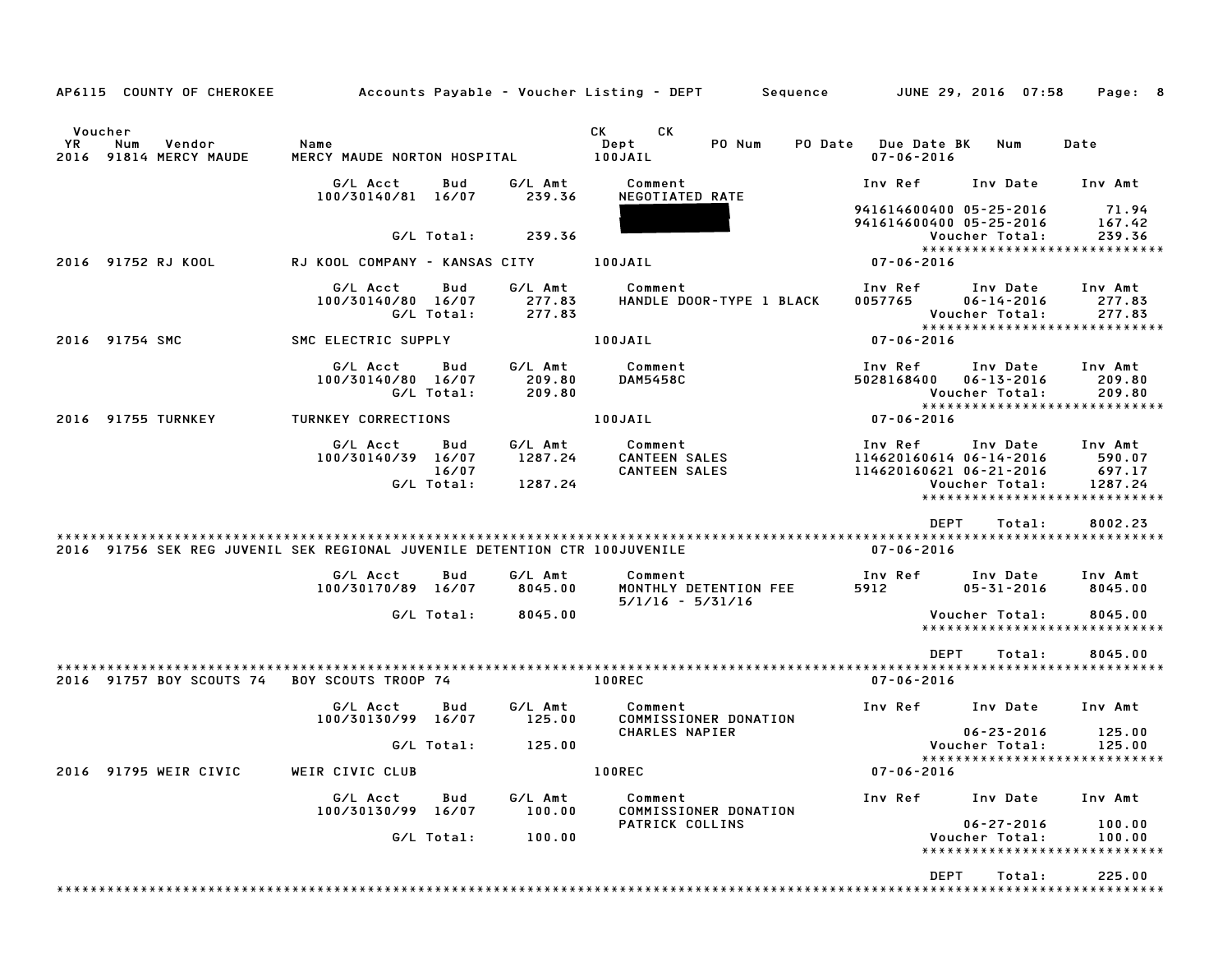|                      | AP6115 COUNTY OF CHEROKEE                                                  |                                |                   |                               | Accounts Payable – Voucher Listing – DEPT<br>Sequence                                                                                                              |                                                                     | JUNE 29, 2016 07:58                                                                                                              | Page: 9                                                            |
|----------------------|----------------------------------------------------------------------------|--------------------------------|-------------------|-------------------------------|--------------------------------------------------------------------------------------------------------------------------------------------------------------------|---------------------------------------------------------------------|----------------------------------------------------------------------------------------------------------------------------------|--------------------------------------------------------------------|
| Voucher<br><b>YR</b> | Num<br>Vendor<br>2016 91758 GALENA SENTINEL THE SENTINEL-TIMES             | Name                           |                   |                               | Dept<br>PO Num<br>PO Date<br>100REGOFDEED                                                                                                                          | $07 - 06 - 2016$                                                    | СK<br><b>Due Date BK</b><br>Num                                                                                                  | СK<br>Date                                                         |
|                      |                                                                            | G/L Acct<br>100/30050/75 16/07 | Bud               | G/L Amt<br>33.00              | Comment<br>SUBSCRIPTION RENEWAL                                                                                                                                    | Inv Ref                                                             | Inv Date<br>$06 - 23 - 2016$                                                                                                     | Inv Amt<br>33.00                                                   |
|                      |                                                                            |                                | G/L Total:        | 33.00                         | <b>REGISTER OF DEEDS</b>                                                                                                                                           |                                                                     | Voucher Total:                                                                                                                   | 33.00                                                              |
|                      | 2016 91759 KS REG OF DEED KANSAS REGISTER OF DEEDS ASSOCIATIO 100REGOFDEED |                                |                   |                               |                                                                                                                                                                    | 07-06-2016                                                          | ******************************                                                                                                   |                                                                    |
|                      |                                                                            | G/L Acct<br>100/30050/88 16/07 | Bud<br>G/L Total: | G/L Amt<br>30.00<br>30.00     | Comment<br>SEMINAR EDUCATION HOURS                                                                                                                                 | Inv Ref                                                             | Inv Date<br>$06 - 08 - 2016$<br>Voucher Total:<br>*****************************                                                  | Inv Amt<br>30.00<br>30.00                                          |
|                      |                                                                            |                                |                   |                               |                                                                                                                                                                    |                                                                     | <b>DEPT</b><br>Total:                                                                                                            | 63.00                                                              |
|                      | 2016 91760 FRANK FLETCHER FRANK FLETCHER                                   |                                |                   |                               | 100SHERIFF                                                                                                                                                         | $07 - 06 - 2016$                                                    |                                                                                                                                  |                                                                    |
|                      |                                                                            | G/L Acct<br>100/30060/25 16/07 | Bud<br>G/L Total: | G/L Amt<br>1224.15<br>1224.15 | Comment<br>GASKET, PUMP ASY                                                                                                                                        | Inv Ref<br>102592                                                   | Inv Date<br>$06 - 16 - 2016$<br>Voucher Total:                                                                                   | Inv Amt<br>1224.15<br>1224.15                                      |
|                      | 2016 91761 LAKELAND                                                        | LAKELAND OFFICE SYSTEMS        |                   |                               | <b>100SHERIFF</b>                                                                                                                                                  | $07 - 06 - 2016$                                                    | *****************************                                                                                                    |                                                                    |
|                      |                                                                            | G/L Acct<br>100/30060/83 16/07 | Bud<br>G/L Total: | G/L Amt<br>388.78<br>388.78   | Comment<br>CONTRACT CHARGES COPIER                                                                                                                                 | Inv Ref<br>124169                                                   | Inv Date<br>$06 - 15 - 2016$<br>Voucher Total:                                                                                   | Inv Amt<br>388.78<br>388.78                                        |
|                      | 2016 91762 MIKE CARPINO                                                    | MIKE CARPINO FORD MERCURY INC  |                   |                               | 100SHERIFF                                                                                                                                                         | 07-06-2016                                                          | ******************************                                                                                                   |                                                                    |
|                      |                                                                            | G/L Acct<br>100/30060/25 16/07 | Bud<br>G/L Total: | G/L Amt<br>62.39<br>62.39     | Comment<br>HOSE - AIR                                                                                                                                              | Inv Ref<br>109516                                                   | Inv Date<br>$06 - 14 - 2016$<br>Voucher Total:                                                                                   | Inv Amt<br>62.39<br>62.39                                          |
|                      | 2016 91765 NATALINIS                                                       | NATALINI'S AUTOMOTIVE          |                   |                               | <b>100SHERIFF</b>                                                                                                                                                  | $07 - 06 - 2016$                                                    | ******************************                                                                                                   |                                                                    |
|                      |                                                                            | G/L Acct<br>100/30060/25 16/07 | Bud<br>16/07      | G/L Amt<br>417.47             | Comment<br>TIMING COVER SEAL<br>VARIABLE VALVE TIMING<br>ALTERNATOR, CORE DEPOSIT<br>ALTERNATOR, CORE CREDIT<br>ALTERNATOR, CORE, BELT<br>CORE CREDIT, OIL, FILTER | Inv Ref<br>605995<br>606315<br>606232<br>606370<br>606353<br>606461 | Inv Date<br>$06 - 20 - 2016$<br>$06 - 22 - 2016$<br>$06 - 22 - 2016$<br>$06 - 23 - 2016$<br>$06 - 23 - 2016$<br>$06 - 24 - 2016$ | Inv Amt<br>4.51<br>88.35<br>222.50<br>222.50CR<br>210.53<br>8.40CR |
|                      |                                                                            |                                | G/L Total:        | 417.47                        | BLOWER MOTOR, BRAKE PADS                                                                                                                                           | 606702                                                              | $06 - 27 - 2016$<br>Voucher Total:                                                                                               | 122.48<br>417.47                                                   |
|                      | 2016 91763 SOUTHERN UNIFOR SOUTHERN UNIFORM & EQUIPMENT                    |                                |                   |                               | <b>100SHERIFF</b>                                                                                                                                                  | 07-06-2016                                                          | *****************************                                                                                                    |                                                                    |
|                      |                                                                            | G/L Acct<br>100/30060/22 16/07 | Bud<br>G/L Total: | G/L Amt<br>138.97<br>138.97   | Comment<br>DUTY MAXX, BLT,                                                                                                                                         | Inv Ref<br>34796                                                    | Inv Date<br>$06 - 16 - 2016$<br>Voucher Total:<br>*****************************                                                  | Inv Amt<br>138.97<br>138.97                                        |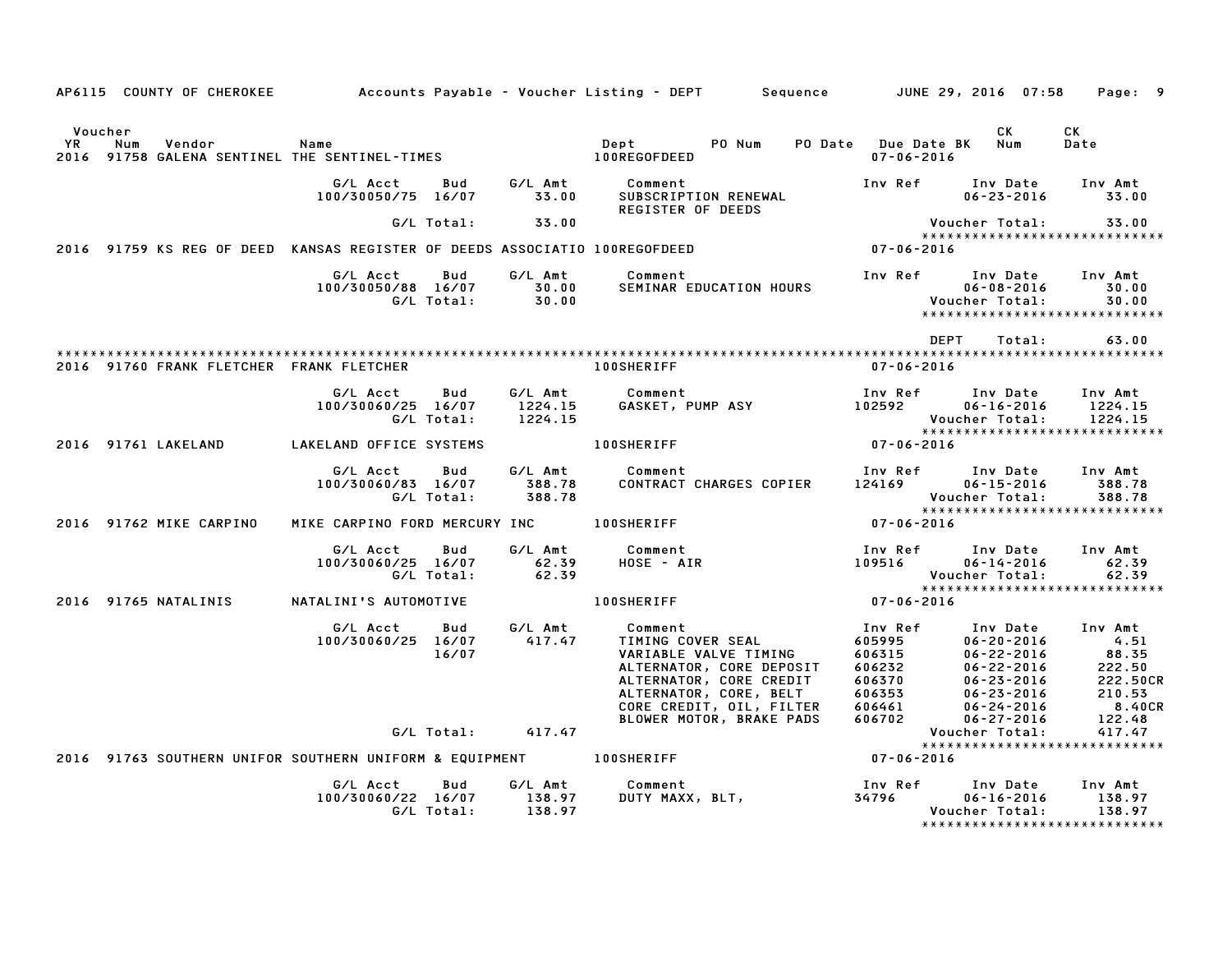|                      |                        |                                                                                     |                | AP6115 COUNTY OF CHEROKEE Accounts Payable - Voucher Listing - DEPT Sequence JUNE 29, 2016 07:58 Page: 10                     |                                                                                                                                   |                                      |
|----------------------|------------------------|-------------------------------------------------------------------------------------|----------------|-------------------------------------------------------------------------------------------------------------------------------|-----------------------------------------------------------------------------------------------------------------------------------|--------------------------------------|
| Voucher<br><b>YR</b> | Num<br>Vendor          | Name<br>2016 91764 TRUE VALUE COL TRUE VALUE COLUMBUS TRUE RESERVED TO A 100SHERIFF |                | Dept<br>PO Num                                                                                                                | CK .<br>PO Date Due Date BK Num<br>$07 - 06 - 2016$                                                                               | CK<br>Date                           |
|                      |                        | G/L Acct<br>100/30060/71 16/07<br>G/L Total:                                        | 23.52          | Bud G/L Amt Comment<br>16/07    23.52   TAPE, CABLE TIE, TRAY                                                                 | Inv Ref<br>A279583<br>$06 - 18 - 2016$<br>Voucher Total:<br>******************************                                        | Inv Date Inv Amt<br>23.52<br>23.52   |
|                      | 2016 91774 US BANK     | US BANK EQUIPMENT FINANCE 100SHERIFF                                                |                |                                                                                                                               | $07 - 06 - 2016$                                                                                                                  |                                      |
|                      |                        | G/L Acct<br>Bud<br>100/30060/83 16/07<br>G/L Total: 289.00                          | 289.00         |                                                                                                                               | Inv Ref      Inv Date<br>306899394<br>$06 - 15 - 2016$<br>Voucher Total:<br>*****************************                         | Inv Amt<br>289.00<br>289.00          |
|                      | 2016 91815 VERIZON     | <b>VERIZON WIRELESS</b>                                                             |                | <b>100SHERIFF</b>                                                                                                             | $07 - 06 - 2016$                                                                                                                  |                                      |
|                      |                        | G/L Acct Bud G/L Amt Comment                                                        |                | 100/30060/74 16/07 60.02 bomment<br>100/30060/74 16/07 80.02 ACCT 986487568 00001 9767286821 06-18-2016<br>• G/L Total: 80.02 | Inv Ref      Inv Date     Inv Amt<br>*****************************                                                                | 80.02<br>80.02                       |
|                      |                        |                                                                                     |                |                                                                                                                               | <b>DEPT</b><br>Total:                                                                                                             | 2624.30                              |
|                      | 2016 91777 AIRGAS      | <b>AIRGAS</b>                                                                       |                | 110HWY                                                                                                                        | 07-06-2016                                                                                                                        |                                      |
|                      |                        | G/L Acct<br>Bud<br>110/30110/79 16/07 236.18                                        | G/L Amt        | Comment<br>OXYGEN, ACETYLENE<br><b>OXYGEN</b>                                                                                 | Inv Ref<br>9052412133 06-14-2016<br>90525988800 06-21-2016                                                                        | Inv Date Inv Amt<br>132.68<br>103.50 |
|                      |                        | G/L Total: 236.18                                                                   |                |                                                                                                                               | Voucher Total:<br>*****************************                                                                                   | 236.18                               |
|                      |                        | 2016 91728 APPLE APPLEMARKET                                                        |                | $07 - 06 - 2016$<br>110HWY                                                                                                    |                                                                                                                                   |                                      |
|                      |                        | G/L Acct Bud G/L Amt                                                                |                | Comment<br>110/30110/42 16/07 26.72 SOAP PADS, CLEANER<br>CLEANER                                                             | Inv Ref Inv Date Inv Amt<br>2121962<br>2197178<br>06-17-2016<br>$06 - 22 - 2016$                                                  | 20.02<br>6.70                        |
|                      |                        | G/L Total: 26.72                                                                    |                |                                                                                                                               |                                                                                                                                   |                                      |
|                      | 2016 91779 BOB PAGE    | BOB PAGE AUTO SUPPLY INC <b>110HWY</b>                                              |                |                                                                                                                               | $07 - 06 - 2016$                                                                                                                  |                                      |
|                      |                        | G/L Acct<br>Bud<br>110/30110/79 16/07<br>G/L Total:                                 | 38.60<br>38.60 | G/L Amt         Comment<br>38.60       WIRE TIES, PARTS                                                                       | Inv Ref<br>5971-68421 06-24-2016<br>Voucher Total:                                                                                | Inv Date Inv Amt<br>38.60<br>38.60   |
|                      | 2016 91776 CINTAS 0855 | CINTAS CORP                                                                         |                | <b>110HWY</b>                                                                                                                 | *****************************<br>$07 - 06 - 2016$                                                                                 |                                      |
|                      |                        | G/L Acct<br>Bud<br>110/30110/89 16/07<br>G/L Total: 33.69                           | 33.69          | G/L Amt Comment<br>33.69 GLOVES                                                                                               | Inv Ref<br>Inv Date<br>8402763837  06-17-2016<br><b>Voucher Total:</b><br>*****************************                           | Inv Amt<br>33.69<br>33.69            |
|                      | 2016 91775 CLEAN       |                                                                                     |                | CLEAN THE UNIFORM CO JOPLIN 110HWY                                                                                            | $07 - 06 - 2016$                                                                                                                  |                                      |
|                      |                        | G/L Acct Bud<br>110/30110/80 16/07 81.57<br>G/L Total: 81.57                        | G/L Amt        | Comment<br>MAT, AIR FRESH, SOAP                                                                                               | Inv Ref       Inv Date     Inv Amt<br>21151759       06-24-2016         81.57<br>Voucher Total:<br>****************************** | 81.57<br>81.57                       |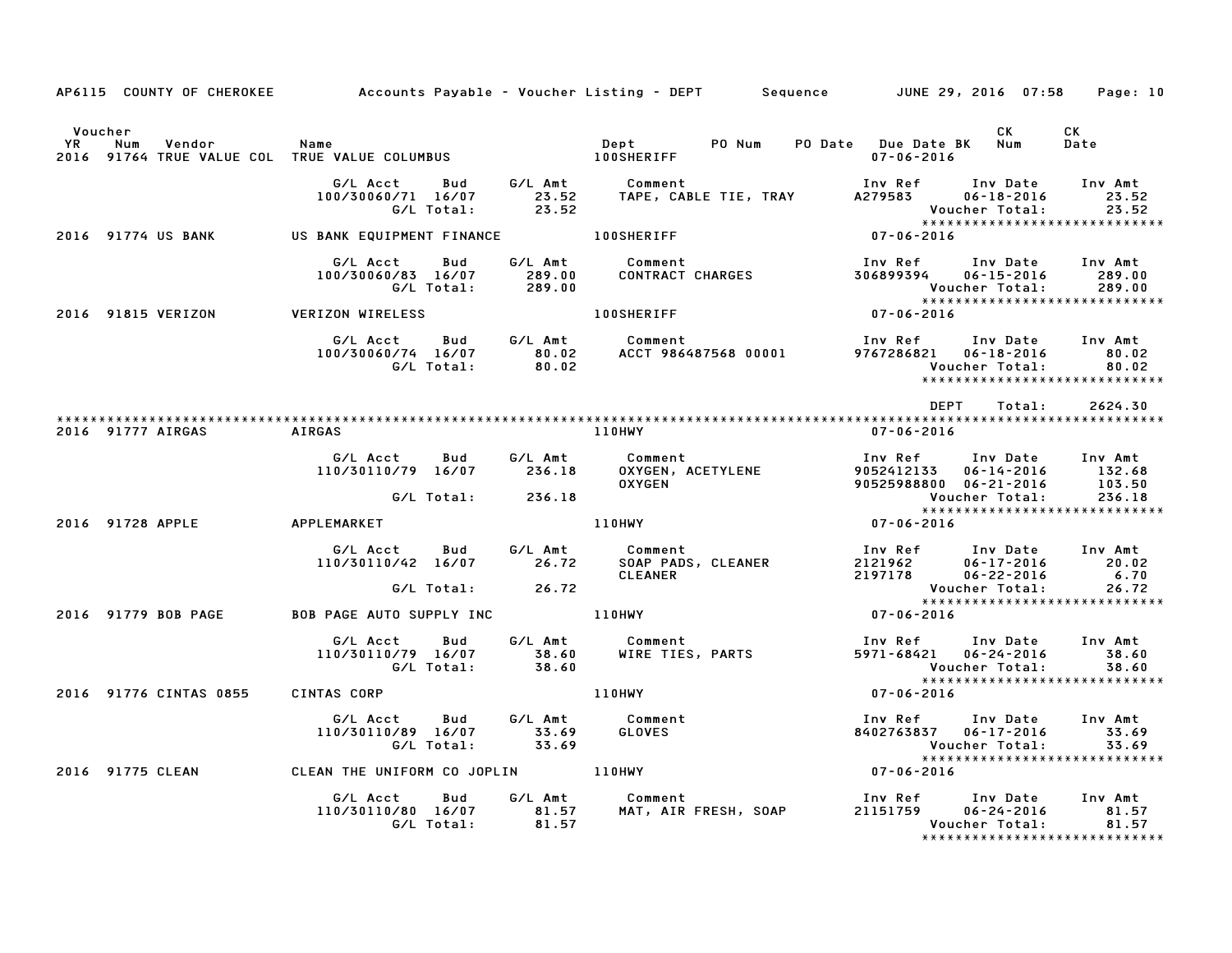|                      |                    |                                  | AP6115 COUNTY OF CHEROKEE Accounts Payable – Voucher Listing – DEPT Sequence JUNE 29, 2016 07:58                                                                                                                                        |                                                                                                                               |                                                                                      | Page: 11   |
|----------------------|--------------------|----------------------------------|-----------------------------------------------------------------------------------------------------------------------------------------------------------------------------------------------------------------------------------------|-------------------------------------------------------------------------------------------------------------------------------|--------------------------------------------------------------------------------------|------------|
| Voucher<br><b>YR</b> | 2016 91726 FABICK  |                                  |                                                                                                                                                                                                                                         | PO Date Due Date BK Num<br>07-06-2016                                                                                         | <b>CK</b>                                                                            | CK<br>Date |
|                      |                    |                                  | 6/L Acct Bud 6/L Amt Comment Inv Amt (110/30110/79 16/07 2259.24 SEAL O RING PIJ00298356 06-16-2016 690.26<br>SEAL O RING PIJ00298856 06-16-2016 276.56<br>PLATE PLATE PUBLE PRINC PID0298857 06-16-2016 276.56<br>SEAL O RING PIJ00    | Inv Ref                                                                                                                       | Inv Date Inv Amt                                                                     |            |
|                      |                    |                                  |                                                                                                                                                                                                                                         |                                                                                                                               |                                                                                      |            |
|                      | 2016 91722 FARMERS |                                  |                                                                                                                                                                                                                                         |                                                                                                                               |                                                                                      |            |
|                      |                    |                                  | Inv Ref Inv Date Inv Amt<br>181389 06-20-2016 3.79<br>Voucher Total: 3.79<br>*********************************                                                                                                                          |                                                                                                                               |                                                                                      |            |
|                      |                    | 2016 91718 FLEETPRIDE FLEETPRIDE | 110HWY                                                                                                                                                                                                                                  |                                                                                                                               |                                                                                      |            |
|                      |                    |                                  | 6/L Acct Bud G/L Amt Comment Inv Ref Inv Date Inv Amt<br>110/30110/79 16/07 123.82 FILTER, AIR ELEMENT 77815626 06-13-2016 78.69<br>6/L Total: 123.82 PARTS 77789795 06-10-2016 45.13<br>2016 91712 FROST OIL FROST OIL COMPANY 110HWY  |                                                                                                                               |                                                                                      |            |
|                      |                    |                                  |                                                                                                                                                                                                                                         |                                                                                                                               |                                                                                      |            |
|                      |                    |                                  |                                                                                                                                                                                                                                         |                                                                                                                               |                                                                                      |            |
|                      |                    |                                  | G/L Acct Bud G/L Amt Comment Inv Ref Inv Date Inv Amt<br>110/30110/79 16/07 1479.84 OMNI PURE GOLD 85359–IN 06–17–2016 1203.97<br>G/L Total: 1479.84 DIESEL EXHAUSE FLUID 85976–IN 06–22–2016 275.87<br>G/L Total: 1479.84 Voucher Tota |                                                                                                                               |                                                                                      |            |
|                      |                    |                                  |                                                                                                                                                                                                                                         |                                                                                                                               |                                                                                      |            |
|                      |                    |                                  | 2016 91781 HY-FLO NY-FLO EQUIPMENT CO 110HWY                                                                                                                                                                                            | $07 - 06 - 2016$                                                                                                              |                                                                                      |            |
|                      |                    |                                  | G/L Acct Bud G/L Amt Comment Inv Ref Inv Date Inv Amt<br>110/30110/79 16/07 116.00 QUICK COUPLER, POWDER SOAP 11668 06–24–2016 116.00<br>G/L Total: 116.00 QUICK COUPLER, POWDER SOAP 11668 Voucher Total: 116.00<br>****************** |                                                                                                                               |                                                                                      |            |
|                      |                    |                                  | 2016 91736 JIM WOODS 3 JIM WOODS MARKETING INC 310 110HWY 307-06-2016                                                                                                                                                                   |                                                                                                                               |                                                                                      |            |
|                      |                    |                                  |                                                                                                                                                                                                                                         | Inv Ref      Inv Date    Inv Amt<br>225613         06-09-2016      1436.56<br>1nv кет<br>225612<br>225918<br>226182<br>226139 | 06-15-2016 1095.36<br>06-13-2016 1180.55<br>06-15-2016 1445.60<br>06-21-2016 3516.80 |            |
|                      |                    | G/L Total: 8674.87               |                                                                                                                                                                                                                                         |                                                                                                                               | Voucher Total:                                                                       | 8674.87    |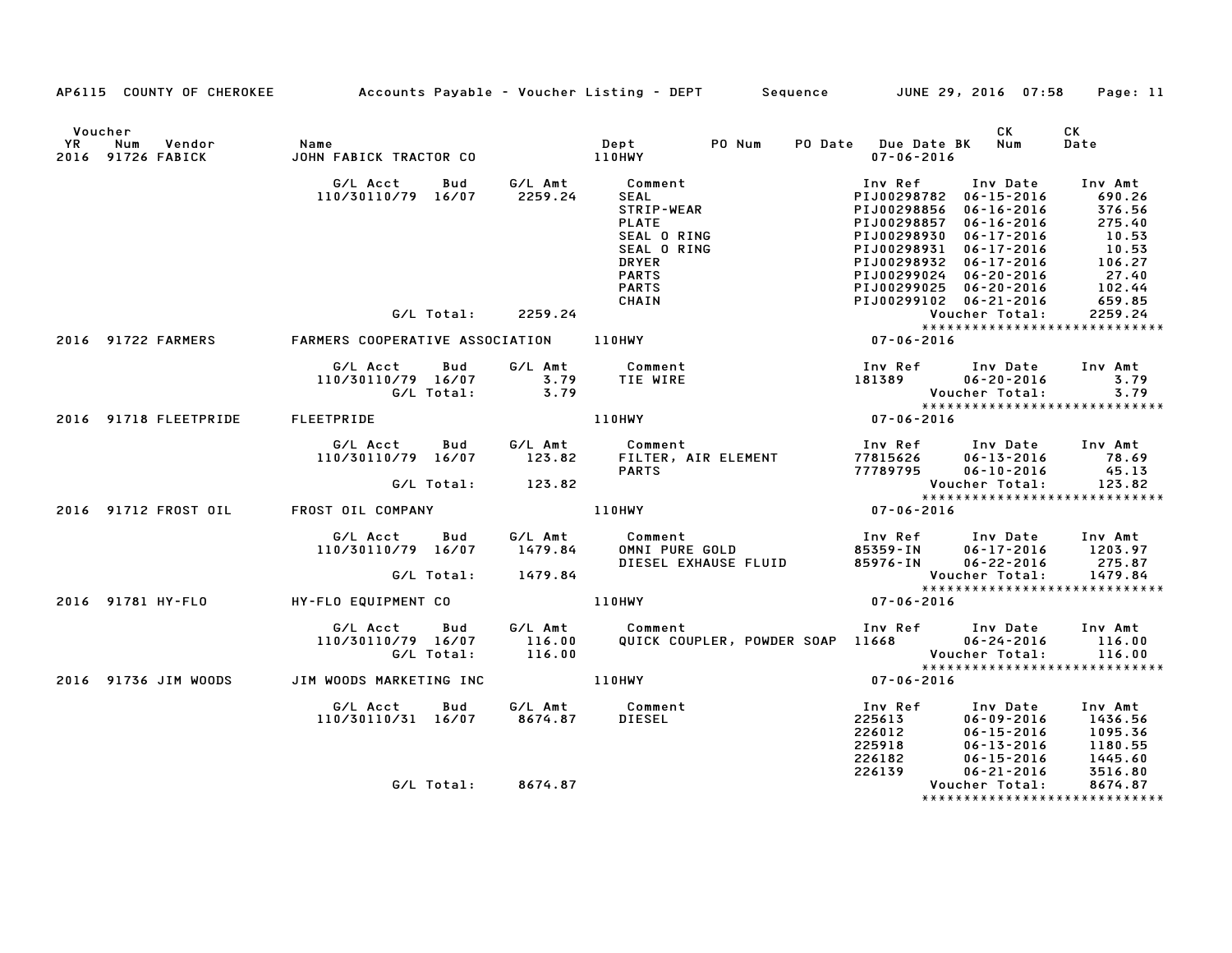| AP6115 COUNTY OF CHEROKEE Accounts Payable - Voucher Listing - DEPT Sequence JUNE 29, 2016 07:58 Page: 12                                      |                                                     |                               |                                                                                                                                                                                   |                                                                                                             |                                                                                                                                                                                                                                                                                                         |
|------------------------------------------------------------------------------------------------------------------------------------------------|-----------------------------------------------------|-------------------------------|-----------------------------------------------------------------------------------------------------------------------------------------------------------------------------------|-------------------------------------------------------------------------------------------------------------|---------------------------------------------------------------------------------------------------------------------------------------------------------------------------------------------------------------------------------------------------------------------------------------------------------|
| Voucher<br><b>YR</b><br>Num<br>Vendor<br><b>Subset of Service State</b> Name<br>2016 91715 JOPLIN FREIGHT JOPLIN FREIGHTLINER SALES INC 110HWY |                                                     |                               | Dept PO Num                                                                                                                                                                       | PO Date Due Date BK Num<br>07-06-2016                                                                       | CK<br>CK.<br>Date                                                                                                                                                                                                                                                                                       |
|                                                                                                                                                | G/L Acct<br>Bud<br>110/30110/79 16/07               | G/L Amt<br>349.69             | Comment<br>HOOD LATCH<br>CONDENSER, SEAL                                                                                                                                          | Inv Ref      Inv Date<br>47953106<br>47994406                                                               | Inv Amt<br>$06 - 20 - 2016$<br>32.96<br>316.73<br>$06 - 24 - 2016$                                                                                                                                                                                                                                      |
|                                                                                                                                                | G/L Total:                                          | 349.69                        |                                                                                                                                                                                   |                                                                                                             | Voucher Total:<br>349.69                                                                                                                                                                                                                                                                                |
| 2016 91780 K-7 SALES                                                                                                                           | K-7 SALES & SERVICE                                 |                               | 110HWY                                                                                                                                                                            | $07 - 06 - 2016$                                                                                            |                                                                                                                                                                                                                                                                                                         |
|                                                                                                                                                | G/L Acct Bud<br>110/30110/79 16/07<br>G/L Total:    | 28.99<br>28.99                | G/L Amt Comment<br>SPEEDFEED 400 CLAN                                                                                                                                             | Inv Ref      Inv Date<br>11088 06-24-2016                                                                   | Inv Amt<br>28.99<br>28.99<br>Voucher Total:                                                                                                                                                                                                                                                             |
| 2016 91782 KANSASLAND                                                                                                                          | KANSASLAND TIRE OF PITTSBURG 110HWY                 |                               |                                                                                                                                                                                   | $07 - 06 - 2016$                                                                                            |                                                                                                                                                                                                                                                                                                         |
|                                                                                                                                                | G/L Acct<br>Bud<br>110/30110/33 16/07<br>G/L Total: | G/L Amt<br>1086.00<br>1086.00 | Comment<br>TIRES                                                                                                                                                                  | Inv Ref      Inv Date<br>164188<br>161581                                                                   | Inv Amt<br>1080.50<br>$06 - 24 - 2016$<br>$04 - 10 - 2016$<br>5.50<br>Voucher Total:<br>1086.00                                                                                                                                                                                                         |
|                                                                                                                                                |                                                     |                               |                                                                                                                                                                                   |                                                                                                             | *****************************                                                                                                                                                                                                                                                                           |
| 2016 91743 LAMBERT                                                                                                                             | LAMBERT TRACTOR & MACHINERY SALES 110HWY            |                               |                                                                                                                                                                                   | $07 - 06 - 2016$                                                                                            |                                                                                                                                                                                                                                                                                                         |
|                                                                                                                                                | G/L Acct<br>Bud<br>110/30110/79 16/07<br>G/L Total: | G/L Amt<br>62.90<br>62.90     | Comment<br>LINING RING, SPRING                                                                                                                                                    | Inv Ref Inv Date<br>Voucher Total:                                                                          | Inv Amt<br>$06 - 16 - 2016$<br>62.90<br>62.90<br>*****************************                                                                                                                                                                                                                          |
| 2016 91746 MHC                                                                                                                                 | MHC                                                 |                               | 110HWY                                                                                                                                                                            | $07 - 06 - 2016$                                                                                            |                                                                                                                                                                                                                                                                                                         |
|                                                                                                                                                | G/L Acct<br>Bud<br>110/30110/79 16/07<br>G/L Total: | G/L Amt<br>510.53<br>510.53   | Comment<br><b>PARTS</b><br><b>FREON</b>                                                                                                                                           | Inv Ref<br>285600745475 06-17-2016                                                                          | Inv Date Inv Amt<br>285600744879 06-10-2016 439.68<br>70.85<br>510.53<br>Voucher Total:                                                                                                                                                                                                                 |
|                                                                                                                                                |                                                     |                               |                                                                                                                                                                                   |                                                                                                             | *****************************                                                                                                                                                                                                                                                                           |
| 2016 91739 MUNICIPAL                                                                                                                           | MUNICIPAL INDUSTRIAL SUPPLY 110HWY                  |                               |                                                                                                                                                                                   | 07-06-2016                                                                                                  |                                                                                                                                                                                                                                                                                                         |
|                                                                                                                                                | G/L Acct<br>Bud<br>110/30110/79 16/07<br>G/L Total: | G/L Amt<br>11.44<br>11.44     | Comment<br><b>PARTS</b>                                                                                                                                                           | Inv Ref      Inv Date<br>2741                                                                               | Inv Amt<br>11.44<br>Voucher Total:<br>11.44                                                                                                                                                                                                                                                             |
|                                                                                                                                                |                                                     |                               |                                                                                                                                                                                   |                                                                                                             | *****************************                                                                                                                                                                                                                                                                           |
| 2016 91734 NATALINIS                                                                                                                           | NATALINI'S AUTOMOTIVE                               |                               | 110HWY                                                                                                                                                                            | 07-06-2016                                                                                                  |                                                                                                                                                                                                                                                                                                         |
|                                                                                                                                                | G/L Acct<br>Bud<br>110/30110/79 16/07               | G/L Amt<br>193.75             | Comment<br>AIR FILTER<br>CLAMP VALVE<br><b>PARTS</b><br>FITTING, COUPLER<br><b>BLOWER MOTOR</b><br>0IL<br>HOSE END, HOSE<br><b>BODY HARDWARE</b><br><b>SCREW</b><br><b>WRENCH</b> | Inv Ref<br>605824<br>605782<br>605849<br>605784<br>606236<br>606231<br>606178<br>606155<br>606059<br>605990 | Inv Date<br>Inv Amt<br>$06 - 17 - 2016$<br>14.92<br>12.36<br>$06 - 17 - 2016$<br>$06 - 17 - 2016$<br>9.78<br>$06 - 17 - 2016$<br>24.44<br>06-22-2016<br>26.67<br>23.36<br>$06 - 22 - 2016$<br>37.30<br>$06 - 21 - 2016$<br>5.49<br>$06 - 21 - 2016$<br>06-20-2016<br>10.12<br>$06 - 20 - 2016$<br>17.69 |
|                                                                                                                                                |                                                     |                               | <b>WASHER</b><br>STOP LEAK                                                                                                                                                        | 606550<br>606420                                                                                            | $06 - 24 - 2016$<br>3.64<br>7.98<br>$06 - 23 - 2016$                                                                                                                                                                                                                                                    |
|                                                                                                                                                | G/L Total:                                          | 193.75                        |                                                                                                                                                                                   |                                                                                                             | Voucher Total:<br>193.75<br>*****************************                                                                                                                                                                                                                                               |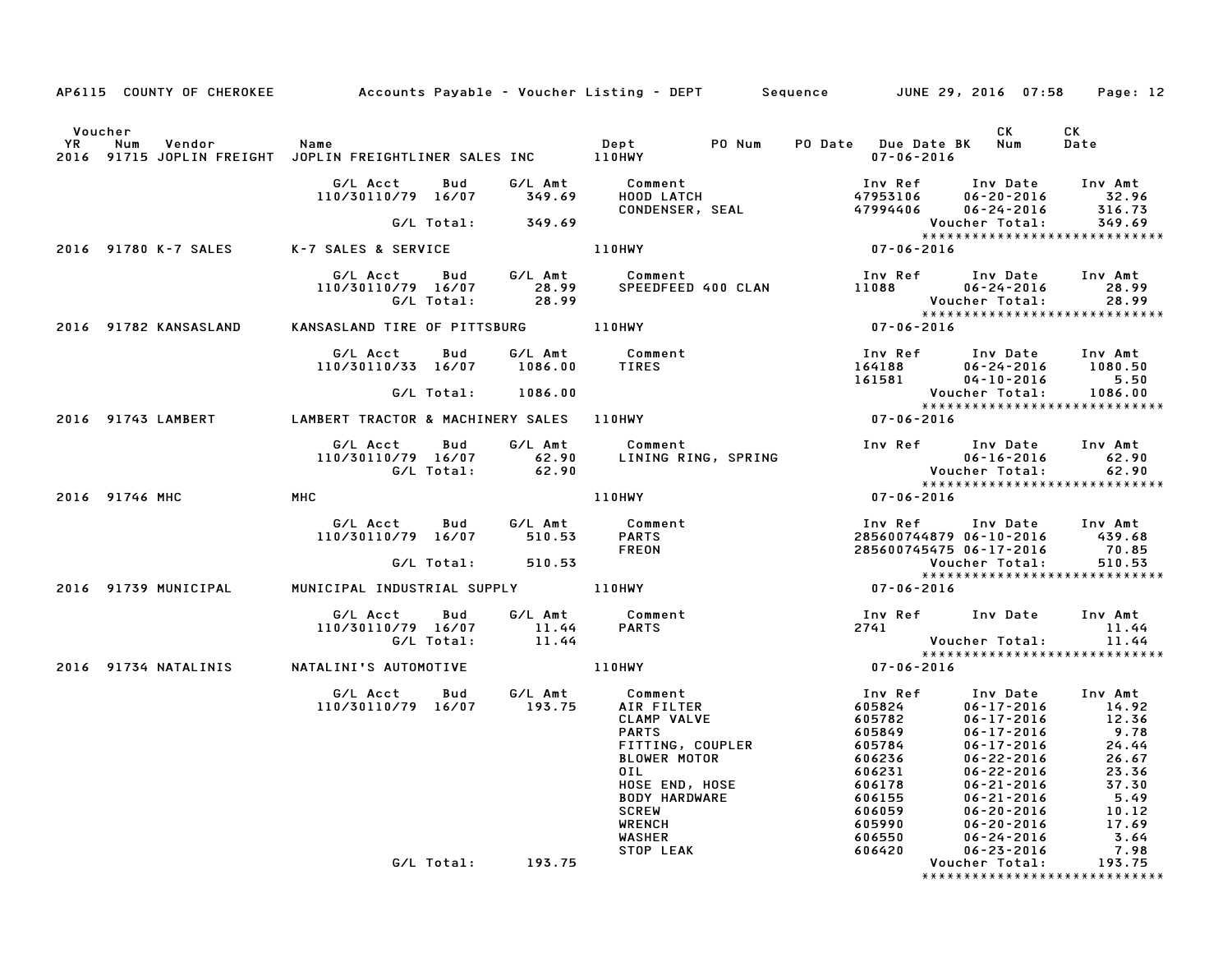|               |     |                                |                                                                                                                  |                   |                                                         | AP6115 COUNTY OF CHEROKEE Accounts Payable - Voucher Listing - DEPT Sequence JUNE 29, 2016 07:58                                                                                                                                                                 |                                                                     |                                                                                                                                  | Page: 13                                                        |
|---------------|-----|--------------------------------|------------------------------------------------------------------------------------------------------------------|-------------------|---------------------------------------------------------|------------------------------------------------------------------------------------------------------------------------------------------------------------------------------------------------------------------------------------------------------------------|---------------------------------------------------------------------|----------------------------------------------------------------------------------------------------------------------------------|-----------------------------------------------------------------|
| Voucher<br>YR | Num | Vendor<br>2016 91778 NATALINIS | Name<br>NATALINI'S AUTOMOTIVE                                                                                    |                   |                                                         | CK<br>CK the control of the control of the control of the control of the control of the control of the control of the control of the control of the control of the control of the control of the control of the control of the contr<br>Dept<br>PO Num<br>110HWY | PO Date Due Date BK<br>$07 - 06 - 2016$                             | Num                                                                                                                              | Date                                                            |
|               |     |                                | G/L Acct<br>110/30110/79 16/07                                                                                   | Bud               | G/L Amt<br>101.80                                       | Comment<br>OIL DO<br>WIPER BLADE<br><b>BUFF WHEEL</b><br><b>FITTING</b><br>LUBE<br>FITTING, COUPLER                                                                                                                                                              | Inv Ref<br>606417<br>606390<br>606401<br>606705<br>606689<br>606692 | Inv Date<br>$06 - 23 - 2016$<br>$06 - 23 - 2016$<br>$06 - 23 - 2016$<br>$06 - 27 - 2016$<br>$06 - 27 - 2016$<br>$06 - 27 - 2016$ | Inv Amt<br>10.06<br>35.98<br>11.70<br>6.58<br>15.06<br>11.72    |
|               |     |                                |                                                                                                                  | G/L Total:        | 101.80                                                  | FITTING, TAPE                                                                                                                                                                                                                                                    | 606646                                                              | $06 - 27 - 2016$<br>Voucher Total:                                                                                               | 10.70<br>101.80                                                 |
|               |     | 2016 91710 O'MALLEY            | O'MALLEY IMPLEMENT CO INC                                                                                        |                   |                                                         | 110HWY                                                                                                                                                                                                                                                           | 07-06-2016                                                          |                                                                                                                                  | ******************************                                  |
|               |     |                                | G/L Acct<br>110/30110/79 16/07                                                                                   | Bud               | G/L Amt<br>1252.87                                      | Comment<br>THERMOSTAT, RECEIVER-DRYER S09265<br>TEMPERATURE SWITCH<br>AIR FILTER,AIR CLEANER<br>HOSE, CLAMP, O–RING                                                                                                                                              | Inv Ref<br>S09915<br>S09914<br>S09998                               | Inv Date<br>06-14-2016<br>$06 - 21 - 2016$<br>$06 - 21 - 2016$<br>$06 - 22 - 2016$                                               | Inv Amt<br>315.40<br>153.76<br>584.43<br>199.28                 |
|               |     |                                |                                                                                                                  |                   | G/L Total: 1252.87                                      |                                                                                                                                                                                                                                                                  |                                                                     | <b>Voucher Total:</b>                                                                                                            | 1252.87<br>*****************************                        |
|               |     | 2016 91749 POWERPLAN           | POWERPLAN                                                                                                        |                   |                                                         | <b>110HWY</b>                                                                                                                                                                                                                                                    | $07 - 06 - 2016$                                                    |                                                                                                                                  |                                                                 |
|               |     |                                | G/L Acct<br>110/30110/79 16/07                                                                                   | Bud<br>G/L Total: | G/L Amt<br>904.01<br>904.01                             | Comment<br><b>PARTS</b>                                                                                                                                                                                                                                          | Inv Ref<br>544693                                                   | Inv Date<br>$06 - 13 - 2016$<br>Voucher Total:                                                                                   | Inv Amt<br>904.01<br>904.01                                     |
|               |     | 2016 91737 STRONGHOLD          | STRONGHOLD DATA                                                                                                  |                   |                                                         | <b>110HWY</b>                                                                                                                                                                                                                                                    | $07 - 06 - 2016$                                                    |                                                                                                                                  | ******************************                                  |
|               |     |                                | G/L Acct<br>110/30110/79 16/07                                                                                   | Bud<br>G/L Total: | G/L Amt<br>377.31<br>377.31                             | Comment<br>PRINTER                                                                                                                                                                                                                                               | 19833   1983                                                        | Inv Ref      Inv Date<br>06-13-2016<br>Voucher Total:                                                                            | Inv Amt<br>377.31<br>377.31<br>*****************************    |
|               |     |                                | 2016 91740 TRI STATE ASPHA TRI-STATE ASPHALT                                                                     |                   |                                                         | 110HWY                                                                                                                                                                                                                                                           | 07-06-2016                                                          |                                                                                                                                  |                                                                 |
|               |     |                                | G/L Acct<br>110/30110/34 16/07                                                                                   | Bud<br>G/L Total: | G/L Amt<br>3644.61<br>3644.61                           | Comment<br><b>ASPHALT</b>                                                                                                                                                                                                                                        | Inv Ref<br>23176                                                    | Inv Date<br>$06 - 17 - 2016$<br>Voucher Total:                                                                                   | Inv Amt<br>3644.61<br>3644.61<br>****************************** |
|               |     |                                | 2016 91730 TRUE VALUE COL TRUE VALUE COLUMBUS                                                                    |                   |                                                         | <b>110HWY</b>                                                                                                                                                                                                                                                    | 07-06-2016                                                          |                                                                                                                                  |                                                                 |
|               |     |                                | G/L Acct<br>110/30110/79 16/07                                                                                   | Bud               | G/L Amt<br>33.10                                        | Comment<br><b>PARTS</b><br>WALL CLOCK                                                                                                                                                                                                                            | Inv Ref<br>A279276<br>A280010                                       | Inv Date<br>$06 - 15 - 2016$<br>$06 - 22 - 2016$                                                                                 | Inv Amt<br>26.91<br>6.19                                        |
|               |     |                                |                                                                                                                  | G/L Total:        | 33.10                                                   |                                                                                                                                                                                                                                                                  |                                                                     | Voucher Total:                                                                                                                   | 33.10<br>*****************************                          |
|               |     |                                |                                                                                                                  |                   |                                                         |                                                                                                                                                                                                                                                                  | DEPT                                                                | Total:                                                                                                                           | 21631.32                                                        |
|               |     | 2016 91804 CARDMEMBER          | CHASE CARD SERVICES                                                                                              |                   |                                                         | 140HEALTH                                                                                                                                                                                                                                                        | $07 - 06 - 2016$                                                    |                                                                                                                                  |                                                                 |
|               |     |                                | G/L Acct<br>140/30140/93 16/07<br>140/30140/28<br>140/30140/77 16/07<br>140/30140/23 16/07<br>140/30140/43 16/07 | Bud<br>16/07      | G/L Amt<br>165.54<br>36.00<br>471.20<br>152.73<br>42.35 | Comment<br>ACCT 4<br>AMAZON.COM<br>INDIGITAL WAVE<br>HOLIDAY INN<br>REFUND FOR IMMUN/REGISTRATN                                                                                                                                                                  | Inv Ref<br><b>HEALTH DEPT</b>                                       | Inv Date<br>$05 - 16 - 2016$<br>$06 - 01 - 2016$<br>$06 - 09 - 2016$<br>$06 - 09 - 2016$                                         | Inv Amt<br>165.54<br>36.00<br>471.20<br>60.00CR                 |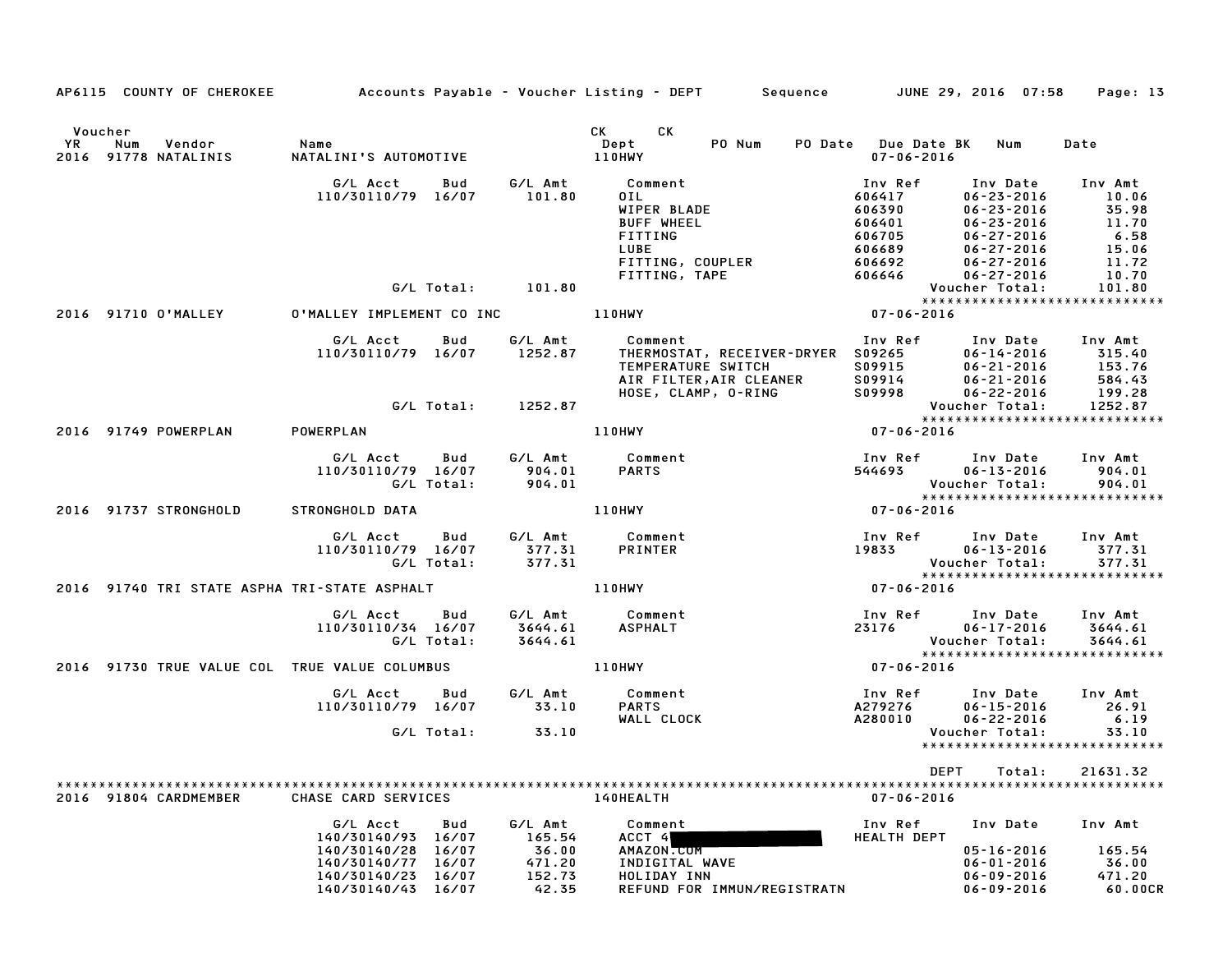|                                                |        |                                       |                                                                                              |            |                                    | AP6115 COUNTY OF CHEROKEE Accounts Payable - Voucher Listing - DEPT Sequence JUNE 29, 2016 07:58 Page: 14                                                    |                  |                                                                                                                                       |                                                                                 |  |
|------------------------------------------------|--------|---------------------------------------|----------------------------------------------------------------------------------------------|------------|------------------------------------|--------------------------------------------------------------------------------------------------------------------------------------------------------------|------------------|---------------------------------------------------------------------------------------------------------------------------------------|---------------------------------------------------------------------------------|--|
| Voucher                                        | YR Num | Vendor                                | Name<br>140/30140/21 16/07<br>140/30140/28 16/07<br>140/30140/88 16/07<br>140/30140/89 16/07 | 16/06      | $60.00 -$<br>$00.00 - 84.51 -$     | Dept PONum<br>427.16 TUCSONS RESTAURANT<br>28.33 LONGHORN STEAKHOUSE<br><b>MCDONALDS</b><br>IHOP<br>AMAZON MKTPLACE<br><b>BLUEDOG INK</b><br>AMAZON MKTPLACE |                  | CK<br>PO Date Due Date BK Num<br>06-08-2016<br>06-07-2016<br>06-08-2016<br>06-09-2016<br>05-14-2016<br>05-28-2016<br>$06 - 11 - 2016$ | CK<br>Date<br>51.16<br>56.06<br>9.07<br>$36.44$<br>$42.35$<br>$427.16$<br>28.33 |  |
|                                                |        |                                       |                                                                                              |            | G/L Total: 1178.80                 | OVERPAYMENT FROM PREVIOUS                                                                                                                                    |                  | Voucher Total: 1178.80                                                                                                                | 84.51CR                                                                         |  |
|                                                |        |                                       |                                                                                              |            |                                    |                                                                                                                                                              | $07 - 06 - 2016$ | *****************************                                                                                                         |                                                                                 |  |
|                                                |        | 2016 91820 ELLIOTT, B BETHA K ELLIOTT |                                                                                              |            |                                    | <b>140HEALTH</b>                                                                                                                                             |                  |                                                                                                                                       |                                                                                 |  |
|                                                |        |                                       | G/L Acct Bud G/L Amt<br>140/30140/73 16/07                                                   | G/L Total: | 75.60<br>75.60                     | Comment<br>MILEAGE/PITTSBURG/PARSONS                                                                                                                         |                  | Inv Ref Inv Date                                                                                                                      | Inv Amt                                                                         |  |
|                                                |        | 2016 91805 EMPIRE                     | EMPIRE DISTRICT ELECTRIC COMPANY 140HEALTH                                                   |            |                                    |                                                                                                                                                              | $07 - 06 - 2016$ |                                                                                                                                       |                                                                                 |  |
|                                                |        |                                       | G/L Acct<br>140/30140/72 16/07 704.35                                                        |            | Bud G/L Amt                        | Comment<br><b>HEALTH DEPT</b>                                                                                                                                |                  | Inv Ref Inv Date Inv Amt                                                                                                              |                                                                                 |  |
|                                                |        |                                       |                                                                                              |            | G/L Total: 704.35                  | ACCT 616527-32-1                                                                                                                                             |                  | 06-16-2016<br>Voucher Total:                                                                                                          | 704.35<br>704.35                                                                |  |
|                                                |        |                                       |                                                                                              |            |                                    |                                                                                                                                                              |                  |                                                                                                                                       |                                                                                 |  |
|                                                |        | 2016 91819 FAST FASTMART              |                                                                                              |            |                                    | <b>140HEALTH</b>                                                                                                                                             | $07 - 06 - 2016$ |                                                                                                                                       |                                                                                 |  |
|                                                |        |                                       | G/L Acct Bud<br>140/30140/30 16/07 93.88                                                     |            | G/L Amt                            | Comment<br>HEALTH DEPT<br>GASOLINE                                                                                                                           |                  | Inv Ref Inv Date Inv Amt<br>7929 06-03-2016                                                                                           | 46.45                                                                           |  |
|                                                |        |                                       |                                                                                              |            |                                    |                                                                                                                                                              |                  |                                                                                                                                       |                                                                                 |  |
|                                                |        |                                       | G/L Total: 93.88                                                                             |            |                                    |                                                                                                                                                              |                  |                                                                                                                                       |                                                                                 |  |
| 2016 91806 FOUR STATE PRIN FOUR STATE PRINTING |        |                                       |                                                                                              |            | 140HEALTH                          | $07 - 06 - 2016$                                                                                                                                             |                  |                                                                                                                                       |                                                                                 |  |
|                                                |        |                                       | G/L Acct Bud<br>140/30140/21 16/07 629.95                                                    |            | G⁄L Amt                            | Comment<br>WIC PROGRAM                                                                                                                                       |                  | Inv Ref Inv Date Inv Amt                                                                                                              |                                                                                 |  |
|                                                |        |                                       |                                                                                              |            |                                    |                                                                                                                                                              |                  |                                                                                                                                       |                                                                                 |  |
|                                                |        |                                       |                                                                                              |            | G/L Total: 629.95                  |                                                                                                                                                              |                  | Voucher Total:                                                                                                                        | 629.95                                                                          |  |
|                                                |        |                                       | 2016 91807 MEDICAL WASTE  MEDICAL WASTE SERVICES                                             |            |                                    | 140HEALTH                                                                                                                                                    | $07 - 06 - 2016$ |                                                                                                                                       |                                                                                 |  |
|                                                |        |                                       |                                                                                              |            |                                    |                                                                                                                                                              |                  |                                                                                                                                       |                                                                                 |  |
|                                                |        |                                       | G/L Acct Bud<br>140/30140/82 16/07 99.00                                                     |            | G/L Amt                            | Comment<br>HEALTH DEPT<br>MO BIOHAZARD WASTE DISPOSAL W 69077 06-22-2016                                                                                     |                  | Inv Ref      Inv Date     Inv Amt                                                                                                     | 99.00                                                                           |  |
|                                                |        |                                       |                                                                                              |            | G/L Total: 99.00                   |                                                                                                                                                              |                  | Voucher Total:                                                                                                                        | 99.00                                                                           |  |
|                                                |        |                                       | 2016 91821 QUILL <b>QUILL CORPORATION</b>                                                    |            |                                    | <b>140HEALTH</b>                                                                                                                                             | $07 - 06 - 2016$ | *****************************                                                                                                         |                                                                                 |  |
|                                                |        |                                       | G/L Acct<br>140/30140/89 16/07                                                               | <b>Bud</b> | G/L Amt<br>8.45<br>93.97<br>102.42 | Comment<br><b>HEALTH DEPT</b>                                                                                                                                |                  |                                                                                                                                       |                                                                                 |  |
|                                                |        |                                       |                                                                                              |            |                                    |                                                                                                                                                              |                  | Inv Ref      Inv Date     Inv Amt                                                                                                     |                                                                                 |  |
|                                                |        |                                       | 140/30140/21 16/07                                                                           |            |                                    | INK TONER, INK 6845429                                                                                                                                       |                  | 06-22-2016                                                                                                                            | 102.42                                                                          |  |
|                                                |        |                                       | G/L Total:                                                                                   |            |                                    |                                                                                                                                                              |                  | Voucher Total:<br>*****************************                                                                                       | 102.42                                                                          |  |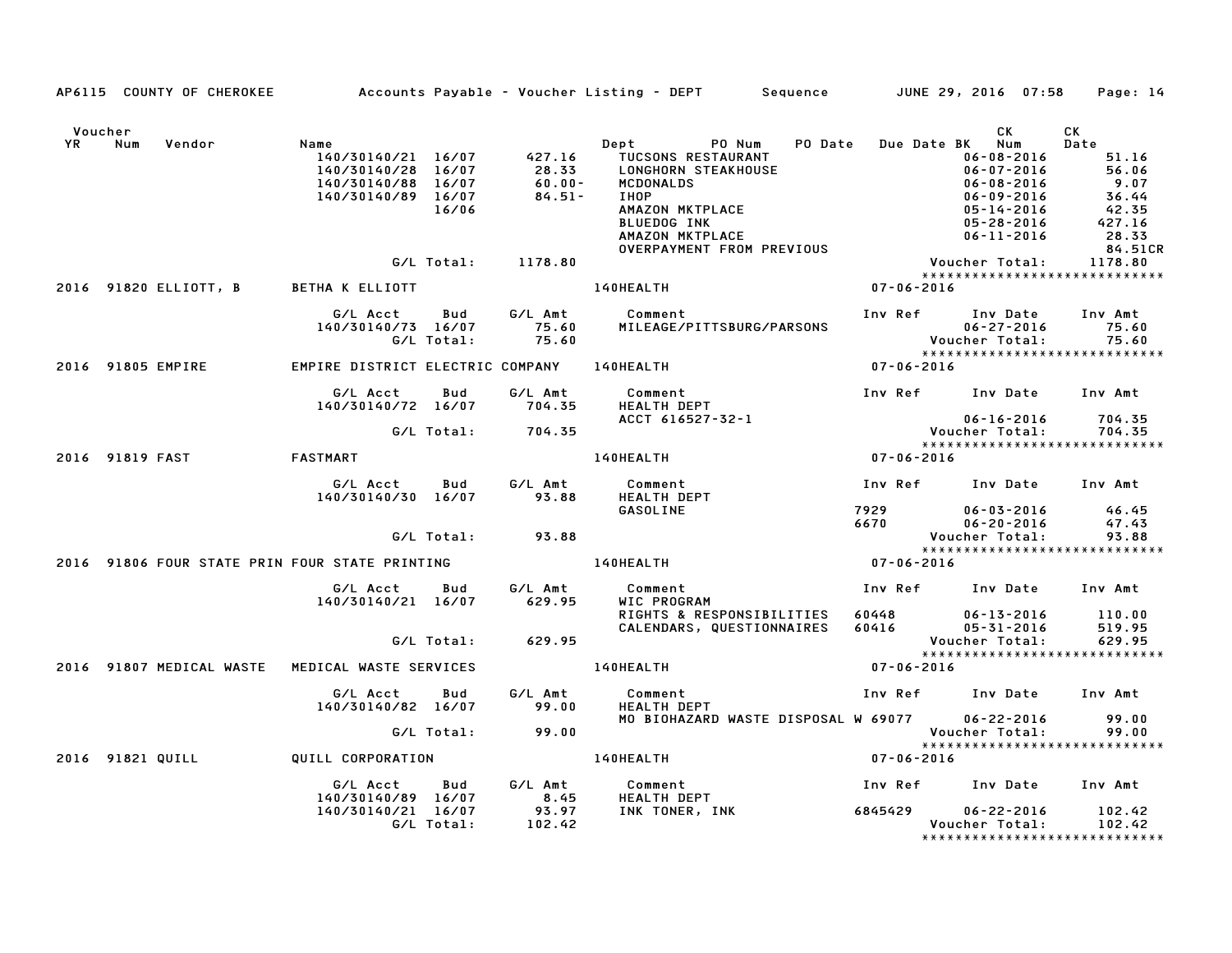| AP6115 COUNTY OF CHEROKEE                                                        |                                   |                            |                                 | Accounts Payable – Voucher Listing – DEPT<br>Sequence                                        |                                                          | JUNE 29, 2016 07:58                                                  | Page: 15                                                         |  |  |
|----------------------------------------------------------------------------------|-----------------------------------|----------------------------|---------------------------------|----------------------------------------------------------------------------------------------|----------------------------------------------------------|----------------------------------------------------------------------|------------------------------------------------------------------|--|--|
| Voucher<br>YR.<br>Num<br>Vendor<br>2016 91808 TRUE VALUE COL TRUE VALUE COLUMBUS | Name                              |                            |                                 | PO Num<br>Dept<br>140HEALTH                                                                  | <b>Due Date BK</b><br>PO Date<br>$07 - 06 - 2016$        | CK.<br>Num                                                           | CK<br>Date                                                       |  |  |
|                                                                                  | G/L Acct<br>140/30140/80          | Bud<br>16/07               | G/L Amt<br>45.17                | Comment<br><b>HEALTH DEPT</b><br>HALO BULB<br><b>COVER PADLOCK</b><br><b>COVERED PADLOCK</b> | Inv Ref<br>A279438<br>A279459<br>B4104                   | Inv Date<br>$06 - 17 - 2016$<br>$06 - 17 - 2016$<br>$06 - 21 - 2016$ | Inv Amt<br>7.19<br>26.49<br>11.49                                |  |  |
|                                                                                  |                                   | G/L Total:                 | 45.17                           |                                                                                              |                                                          | Voucher Total:                                                       | 45.17                                                            |  |  |
| 91809 VERIZON<br>2016                                                            | <b>VERIZON WIRELESS</b>           |                            |                                 | 140HEALTH                                                                                    | *****************************<br>07-06-2016              |                                                                      |                                                                  |  |  |
|                                                                                  | G/L Acct<br>140/30140/84 16/07    | Bud                        | G/L Amt<br>80.58                | Comment<br>HEALTH DEPT                                                                       | Inv Ref                                                  | Inv Date                                                             | Inv Amt                                                          |  |  |
|                                                                                  |                                   | G/L Total:                 | 80.58                           | ACCT 587034926-00001                                                                         | 9766982332                                               | $06 - 12 - 2016$<br>Voucher Total:                                   | 80.58<br>80.58                                                   |  |  |
|                                                                                  |                                   |                            |                                 |                                                                                              |                                                          |                                                                      | *****************************                                    |  |  |
|                                                                                  |                                   |                            |                                 |                                                                                              | <b>DEPT</b>                                              | Total:                                                               | 3009.75                                                          |  |  |
| 2016 91791 AMBULANCE #1                                                          | CHEROKEE COUNTY AMBULANCE-DIST #1 |                            |                                 | 220AMBULANCE                                                                                 | $07 - 06 - 2016$                                         |                                                                      |                                                                  |  |  |
|                                                                                  | G/L Acct<br>220/30220/89          | Bud<br>16/07<br>G/L Total: | G/L Amt<br>16877.33<br>16877.33 | Comment<br>MONTHLY SUBSIDY                                                                   | Inv Ref                                                  | Inv Date<br>$07 - 01 - 2016$<br>Voucher Total:                       | Inv Amt<br>16877.33<br>16877.33                                  |  |  |
| 2016 91792 AMBULANCE #2                                                          | CHEROKEE COUNTY AMBULANCE-DIST #2 |                            |                                 | 220AMBULANCE                                                                                 | $07 - 06 - 2016$                                         |                                                                      | *****************************                                    |  |  |
|                                                                                  | G/L Acct<br>220/30220/89 16/07    | Bud<br>G/L Total:          | G/L Amt<br>16877.33<br>16877.33 | Comment<br>MONTHLY SUBSIDY                                                                   | Inv Ref                                                  | Inv Date<br>$07 - 01 - 2016$<br>Voucher Total:                       | Inv Amt<br>16877.33<br>16877.33<br>***************************** |  |  |
| 2016 91793 AMBULANCE #3                                                          | CHEROKEE COUNTY AMBULANCE-DIST #3 |                            |                                 | 220AMBULANCE                                                                                 | $07 - 06 - 2016$                                         |                                                                      |                                                                  |  |  |
|                                                                                  | G/L Acct<br>220/30220/89 16/07    | Bud<br>G/L Total:          | G/L Amt<br>16877.33<br>16877.33 | Comment<br>MONTHLY SUBSIDY                                                                   | Inv Ref                                                  | Inv Date<br>$07 - 01 - 2016$<br>Voucher Total:                       | Inv Amt<br>16877.33<br>16877.33<br>***************************** |  |  |
|                                                                                  |                                   |                            |                                 |                                                                                              | <b>DEPT</b>                                              | Total:                                                               | 50631.99                                                         |  |  |
| 2016 91827 MOTOROLA                                                              | MOTOROLA SOLUTIONS, INC           |                            |                                 | 224911                                                                                       | $07 - 06 - 2016$                                         |                                                                      |                                                                  |  |  |
|                                                                                  | G/L Acct<br>224/31224/01          | Bud<br>G/L Total:          | G/L Amt<br>285.60<br>285.60     | Comment<br>AC/DC POWER SUPPLY                                                                | Inv Ref<br>92139359                                      | Inv Date<br>$06 - 15 - 2016$<br>Voucher Total:                       | Inv Amt<br>285.60<br>285.60<br>*****************************     |  |  |
| 2016 91766 NEWEGG                                                                | SYNCB/NEWEGG                      |                            |                                 | 224911                                                                                       | $07 - 06 - 2016$                                         |                                                                      |                                                                  |  |  |
|                                                                                  | G/L Acct<br>224/31224/01          | Bud                        | G/L Amt<br>95.55                | Comment<br>CABLES/MAPPING MONITORS<br>CABLES/MAPPING MONITORS                                | Inv Ref<br>1203011772<br>1203011792                      | Inv Date<br>$06 - 15 - 2016$<br>$06 - 15 - 2016$                     | Inv Amt<br>59.33<br>36.22                                        |  |  |
|                                                                                  |                                   | G/L Total:                 | 95.55                           |                                                                                              | Voucher Total:<br>95.55<br>***************************** |                                                                      |                                                                  |  |  |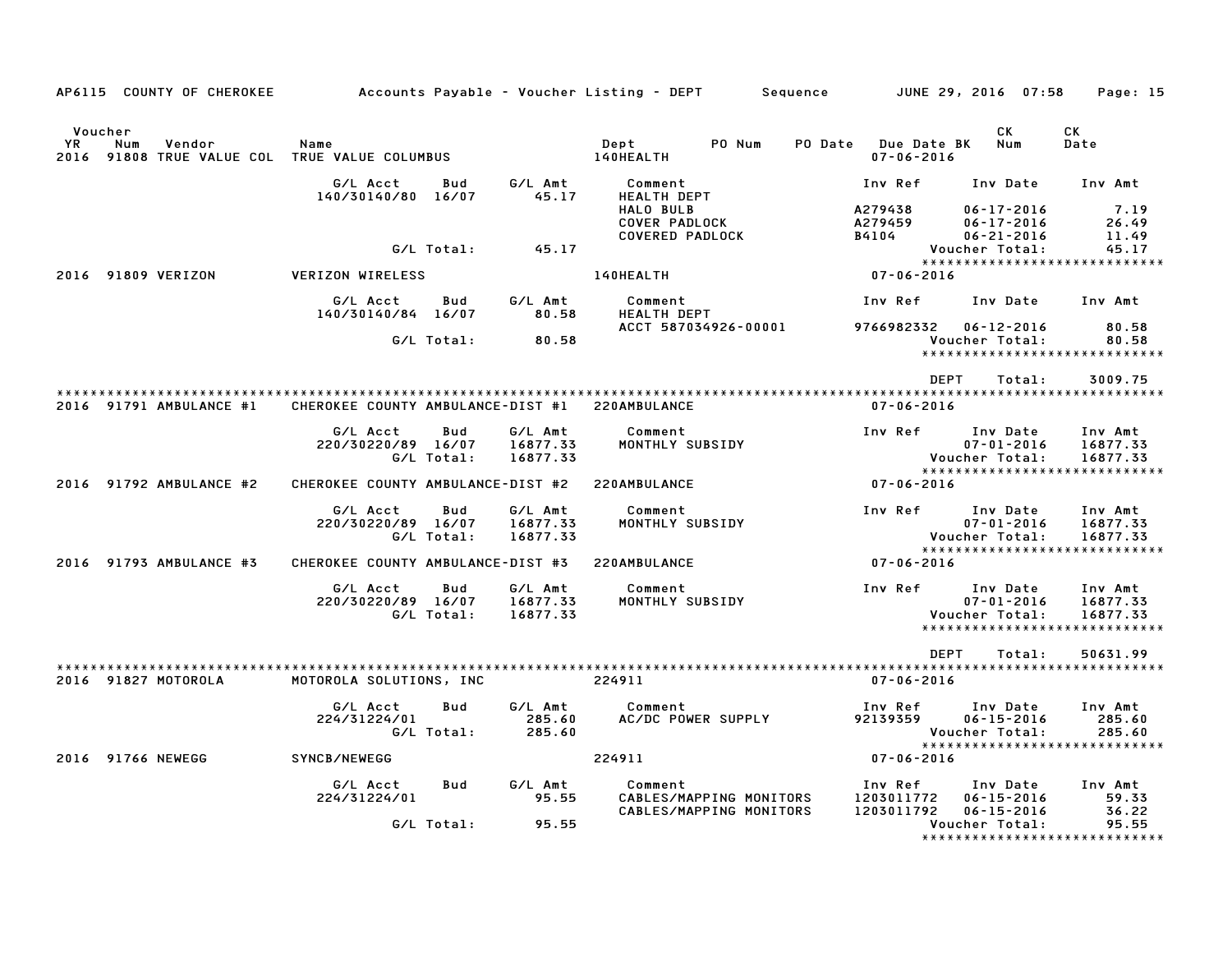|           |                   | AP6115 COUNTY OF CHEROKEE              |                                                        |                            |                               | Accounts Payable – Voucher Listing – DEPT                       |                                                  | Sequence |                       | JUNE 29, 2016 07:58                                                | Page: 16                                                               |
|-----------|-------------------|----------------------------------------|--------------------------------------------------------|----------------------------|-------------------------------|-----------------------------------------------------------------|--------------------------------------------------|----------|-----------------------|--------------------------------------------------------------------|------------------------------------------------------------------------|
| <b>YR</b> | Voucher<br>Num    | Vendor<br>2016 91767 PRIORITY          | Name<br>PRIORITY DISPATCH                              |                            |                               | Dept<br>224911                                                  | PO Num                                           | PO Date  | $07 - 06 - 2016$      | СK<br>Due Date BK<br>Num                                           | CK<br>Date                                                             |
|           |                   |                                        | G/L Acct<br>224/31224/01                               | Bud<br>G/L Total:          | G/L Amt<br>2040.00<br>2040.00 | Comment                                                         | CERTIFICATION REGITRATIONS 129838                |          | Inv Ref               | Inv Date<br>$06 - 14 - 2016$<br>Voucher Total:                     | Inv Amt<br>2040.00<br>2040.00<br>*****************************         |
|           |                   |                                        |                                                        |                            |                               |                                                                 |                                                  |          |                       | <b>DEPT</b><br>Total:                                              | 2421.15                                                                |
|           |                   | 2016 91816 BILLS GLASS TIM BILLS GLASS |                                                        |                            |                               | <b>230APP</b>                                                   |                                                  |          | $07 - 06 - 2016$      |                                                                    |                                                                        |
|           |                   |                                        | G/L Acct<br>230/30230/25 16/07                         | Bud                        | G/L Amt<br>100.00             | Comment<br>CHIP REPAIRS<br>2005 FORD ESCAPE<br>2007 FORD ESCAPE |                                                  |          | Inv Ref<br>2750       | Inv Date<br>$06 - 27 - 2016$                                       | Inv Amt<br>100.00                                                      |
|           |                   |                                        |                                                        | G/L Total:                 | 100.00                        |                                                                 |                                                  |          |                       | Voucher Total:                                                     | 100.00                                                                 |
|           |                   |                                        | 2016 91817 FOUR STATE OFFI FOUR STATE OFFICE PRODUCTS  |                            |                               | <b>230APP</b>                                                   |                                                  |          | $07 - 06 - 2016$      |                                                                    | *****************************                                          |
|           |                   |                                        | G/L Acct<br>230/30230/21 16/07                         | Bud                        | G/L Amt<br>102.92             | Comment                                                         | CANNED AIR, PENS, MARKERS<br>TAPE, POST-ITS, INK |          | Inv Ref<br>0112006001 | Inv Date<br>$06 - 22 - 2016$                                       | Inv Amt<br>102.92                                                      |
|           |                   |                                        |                                                        | G/L Total:                 | 102.92                        |                                                                 |                                                  |          |                       | Voucher Total:                                                     | 102.92                                                                 |
|           |                   | 2016 91818 KANSASLAND                  | KANSASLAND TIRE OF PITTSBURG                           |                            |                               | <b>230APP</b>                                                   |                                                  |          | $07 - 06 - 2016$      |                                                                    | ******************************                                         |
|           |                   |                                        | G/L Acct<br>230/30230/33 16/07                         | Bud<br>G/L Total:          | G/L Amt<br>79.50<br>79.50     | Comment<br>1 P225/75R15 TIRE                                    |                                                  |          | Inv Ref<br>164150     | Inv Date<br>$06 - 23 - 2016$<br>Voucher Total:                     | Inv Amt<br>79.50<br>79.50<br>******************************            |
|           |                   |                                        |                                                        |                            |                               |                                                                 |                                                  |          |                       | <b>DEPT</b><br>Total:                                              | 282.42                                                                 |
|           |                   |                                        | 2016 91783 KS DEPT OF CONT KS EMPLOYMENT SECURITY FUND |                            |                               | 260BENEFITS                                                     |                                                  |          | $07 - 06 - 2016$      |                                                                    |                                                                        |
|           |                   |                                        | G/L Acct<br>260/30260/05 16/07                         | Bud                        | G/L Amt<br>1639.84            | Comment<br>ACCT 177414<br>CHEROKEE COUNTY<br>2ND QUARTER        |                                                  |          | Inv Ref               | Inv Date<br>$06 - 27 - 2016$                                       | Inv Amt<br>1639.84                                                     |
|           |                   |                                        |                                                        | G/L Total:                 | 1639.84                       | UNEMPLOYMENT TAX                                                |                                                  |          |                       | Voucher Total:                                                     | 1639.84<br>*****************************                               |
|           |                   |                                        |                                                        |                            |                               |                                                                 |                                                  |          |                       | <b>DEPT</b><br>Total:                                              | 1639.84                                                                |
|           | 2016 91768 EMPIRE |                                        | EMPIRE DISTRICT ELECTRIC COMPANY                       |                            |                               | 300ELDERLY                                                      |                                                  |          | $07 - 06 - 2016$      |                                                                    |                                                                        |
|           |                   |                                        | G/L Acct<br>300/30300/72 16/07                         | Bud<br>16/06<br>G/L Total: | G/L Amt<br>292.37<br>292.37   | Comment<br>ACCT 828267-31-0                                     | $124991 - 59 - 7$                                |          | Inv Ref               | Inv Date<br>$06 - 20 - 2016$<br>$06 - 21 - 2016$<br>Voucher Total: | Inv Amt<br>143.81<br>148.56<br>292.37<br>***************************** |